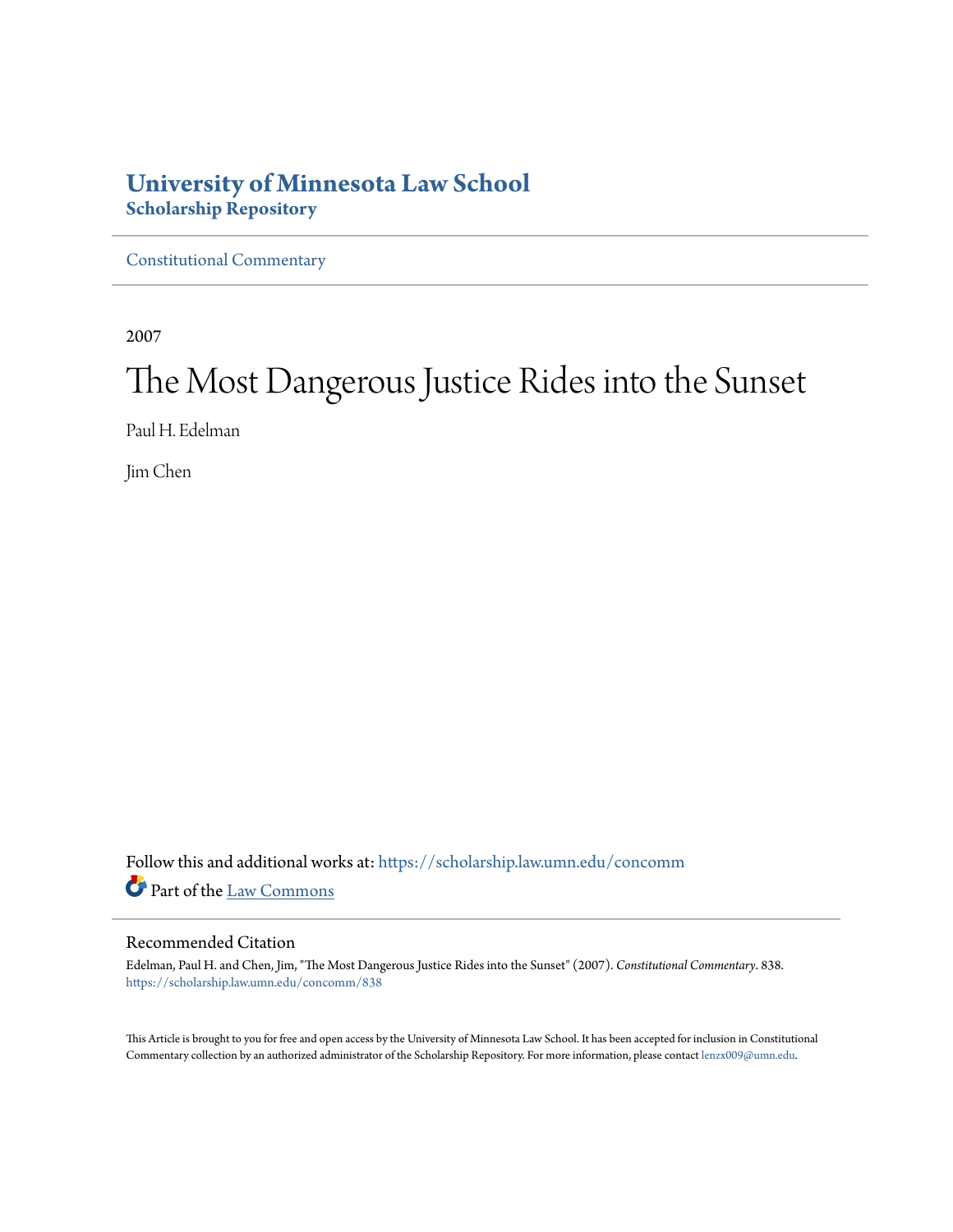# **THE MOST DANGEROUS JUSTICE RIDES INTO THE SUNSET**

### *Paul H. Edelman\* Jim Chen\*\**

### I. INTRODUCTION

Spatial models of voting behavior suggest that the preferences of the median voter, under majority rule and with a single issue dimension, will determine policy outcomes.<sup>1</sup> This theoretical insight has been applied to numerous policymaking institutions, and the Supreme Court of the United States is no exception.<sup>2</sup> Identifying and analyzing the median voter on the Court has generated something of a cottage industry, both in scholarly research and in the popular press.' Yet identification of the "power center" on the Court may depend on the methodology employed and on the assumptions that underlie evaluators' methodological choices.

One key assumption often made is that the Justices' voting patterns in most cases can be arrayed along a single ideological dimension. Although the Justices' voting behavior in nonunanimous cases will often fall along predictable ideological lines, a substantial minority of cases exhibit coalitions that are

Professor of Mathematics and Law. Vanderbilt University. We have profited from the comments and assistance of Tracey George. and especially from the insights and advice of Stefanie Lindquist.

<sup>••</sup> Dean and Professor of Law. University of Louisville. Louis D. Brandeis School of Law.

I. Duncan Black. *On the Rationale of Group Decision-making.* 56 J. POL. ECON. 23 (194X).

<sup>2.</sup> See generally Andrew D. Martin. Kevin M. Quinn & Lee Epstein. The Median *Justice on the United States Supreme Court, 83 N.C. L. REV. 1275 (2005).* 

<sup>3.</sup> *See, e.g.* Mark Sherman "Justice Kennedy the Key in Close Cases." *USA Today*  (April 7. 2007) (describing the pivotal role now played by Kennedy rather than O'Connor in close cases): Jeffrey Toobin. "Swing Shift: How Anthony Kennedy's Passion for Foreign Law Could Change the Supreme Court." *The New Yorker Magazine*  (Sept. 12. 2005) (same): Warren Richey. "Supreme Court's New Man in the Middle." *Christian Science Monitor* (July 3. 2006) (same).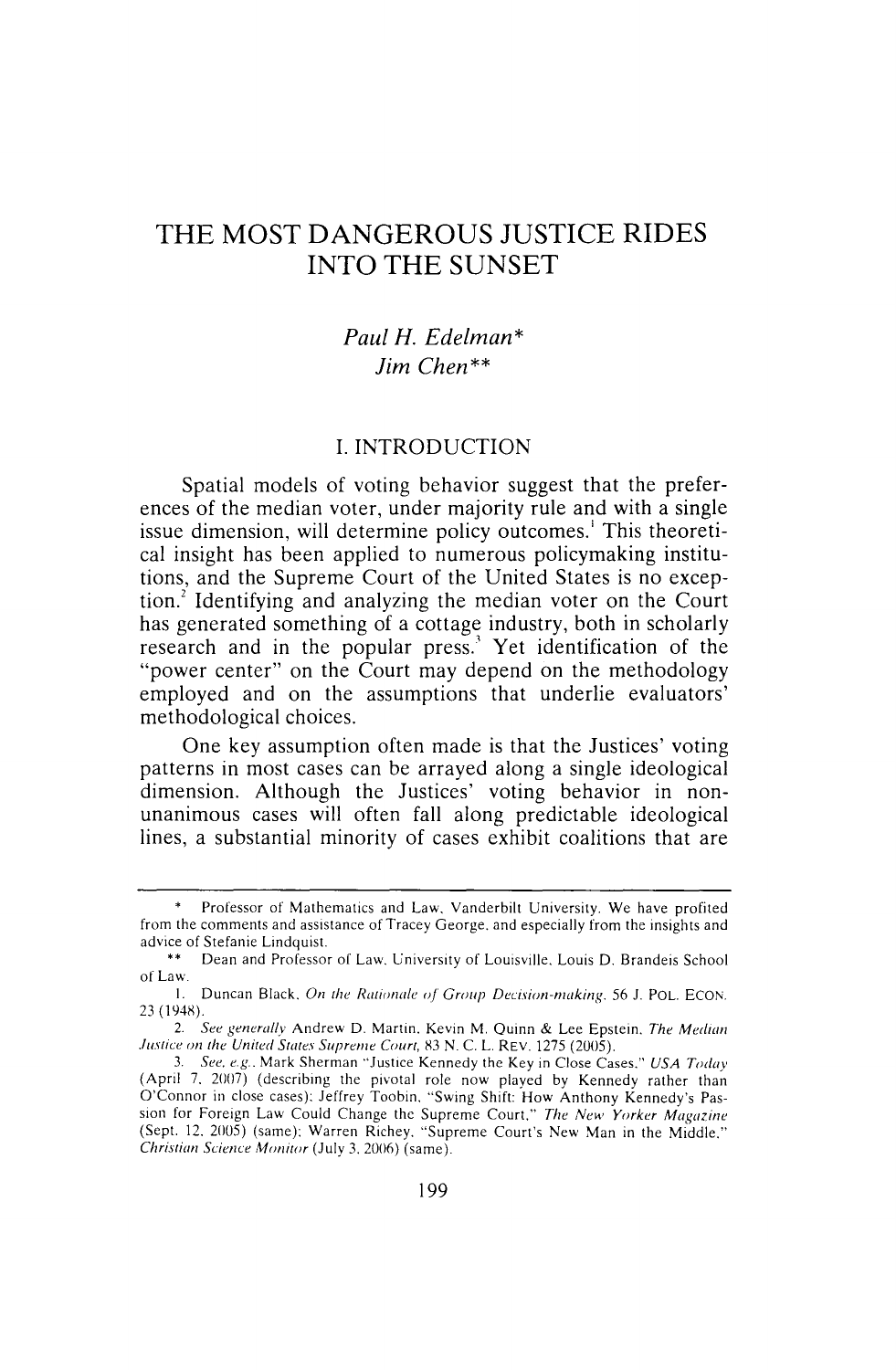not so predictable. Consider, for example, the 2007 decision in *Philip Morris v. Williams*<sup> $\text{--}$  - in which the Court invalidated a pu-</sup> nitive damage award to the widow of a deceased smoker because the jury had improperly calculated that award based on harm to smokers other than the widow's husband. Voting in the majority were Justices Roberts, Alito, Breyer, Kennedy, and Souter. In dissent were Justices Ginsberg, Stevens, Thomas, and Scalia. These odd coalitions clearly fail to conform to expectations concerning the Justices' shared policy preferences. In short, such an outcome is inconsistent with the notion that the Justices' votes are best described in all cases as the product of a single ideological dimension.

The presence of unpredictable voting coalitions suggests that Supreme Court Justices' decisions may in some cases be structured along divergent or cross-cutting issue dimensions. These alternative issue dimensions can complicate the identification of the Court's pivotal justice. To account for and accommodate these alternative dimensions, our earlier research' constructed a method for identifying the most powerful Justice without relying on the assumption of unidimensional policy preferences. Instead, earlier efforts focused on the unique policy coalitions formed by the Justices in non-unanimous cases. We ranked the Justices in terms of their individual ability to alter or shape Court outcomes. Rather than focusing solely on the identification of the Court's median Justice, we calculated a power index that allowed us to rank all of the Justices in terms of voting power. In this paper, we identify the most powerful Justice for each term of the Rehnquist Natural Court (1994 to 2004), completing our analysis of the longest natural 9-member Court in history.

<sup>4. 127</sup> S. Ct. 1057 (2007)

<sup>5.</sup> Paul H. Edelman & Jim Chen. *The Most Dangerous Justice: The Supreme Court* at the Bar of Mathematics, 70 S. CAL. L. REV. 63 (1996) [hereinafter *"Dangerous Justice"];* Paul H. Edelman & Jim Chen. *"Duel" Diligence: Second Thoughts ahout the Supremes as the Sultans of Swing,* 70S. CAL. L. REV. 219 (1996) [hereinafter *"Duel Diligence"];* Paul H. Edelman & Jim Chen. *The Most Dangerous Justice Rides Again: Revisit*ing the Power Pageant of the Justices. 86 MINN. L. REV. 131 (2001) [hereinafter "Rides *Again"].*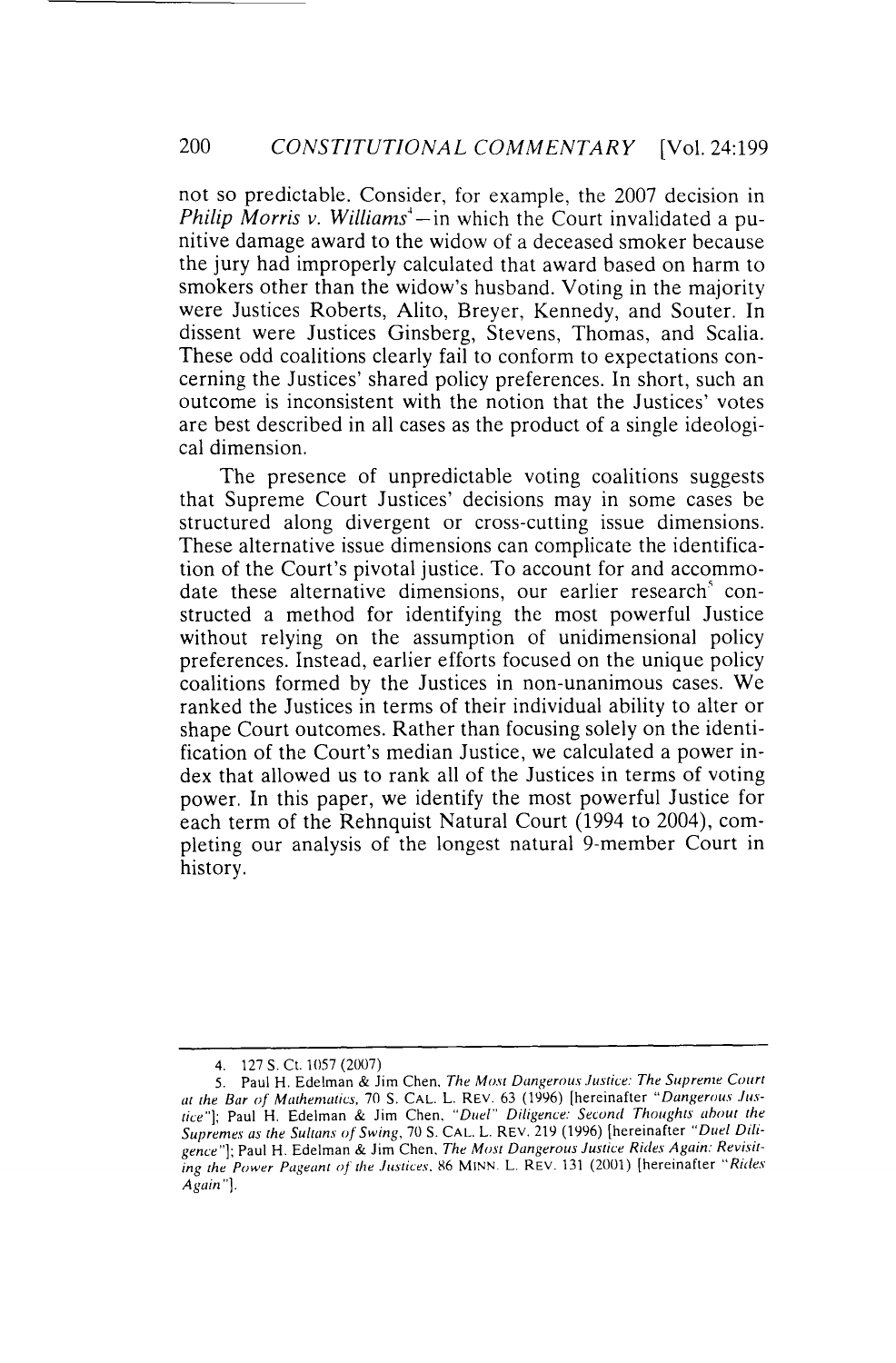#### II. METHODOLOGY

#### A. THE MADNESS OF OUR METHOD

Our previous articles have explained our methods at length. For the sake of brevity we will give just the barest outline of our techniques and refer readers to our earlier work for further discussion and justification.

We begin by assembling the collection of unique *coalitions*  that formed during the relevant Terms of the Court. By a coalition we mean a subset of the Justices who agreed on a legal proposition and whose complementary set of Justices did not agree. These legal propositions could be a complete opinion, or an agreement in part of an opinion. In particular, if a Justice concurs in a judgment but does not join the opinion, then he or she is not part of the coalition associated with that opinion.

It is particularly important to note that we do not keep track of the number of times a particular coalition forms. While this decision is certainly subject to criticism, we believe that it is justifiable. Since the Justices have substantial control over their docket, a single coalition can agree to hear multiple cases. For the purposes of assessing the Justices' ability to form multiple coalitions, counting the coalitions by the number of times they appear overstates the power of the individual Justices involved.

From this collection of data we compute three different indexes: the Sophisticated Index, the Naïve Index, and the Modified Median Index. The Sophisticated Index is a variant of the Banzhaf index, and is computed only over cumulative data. The Naive Index accounts solely for the 5-4 decisions of the Court, and we compute it both Term-by-Term and cumulatively. The Modified Median Index is our variant of an index proposed by Lynn Baker,<sup>6</sup> which we also compute Term-by-Term and cumulatively.<sup>7</sup>

The Naive Index is computed simply by counting the number of times that a Justice appears in a 5-Justice coalition and then normalizing so that the numbers add to 100 percent. It succinctly captures the notion that power is related to the number of times that a Justice's vote is decisive with respect to the out-

<sup>6.</sup> Lynn Baker, *Interdisciplinary Due Diligence: The Case for Common Sense in the Search for the Swing Justice*, 70 S. CAL. L. REV. 187 (1996).

<sup>7.</sup> We have actually worked with a number of other indices. but these three seem to be the ones that best capture the idea of voting power. See Edelman & Chen, *Rides Again. supra* note 5.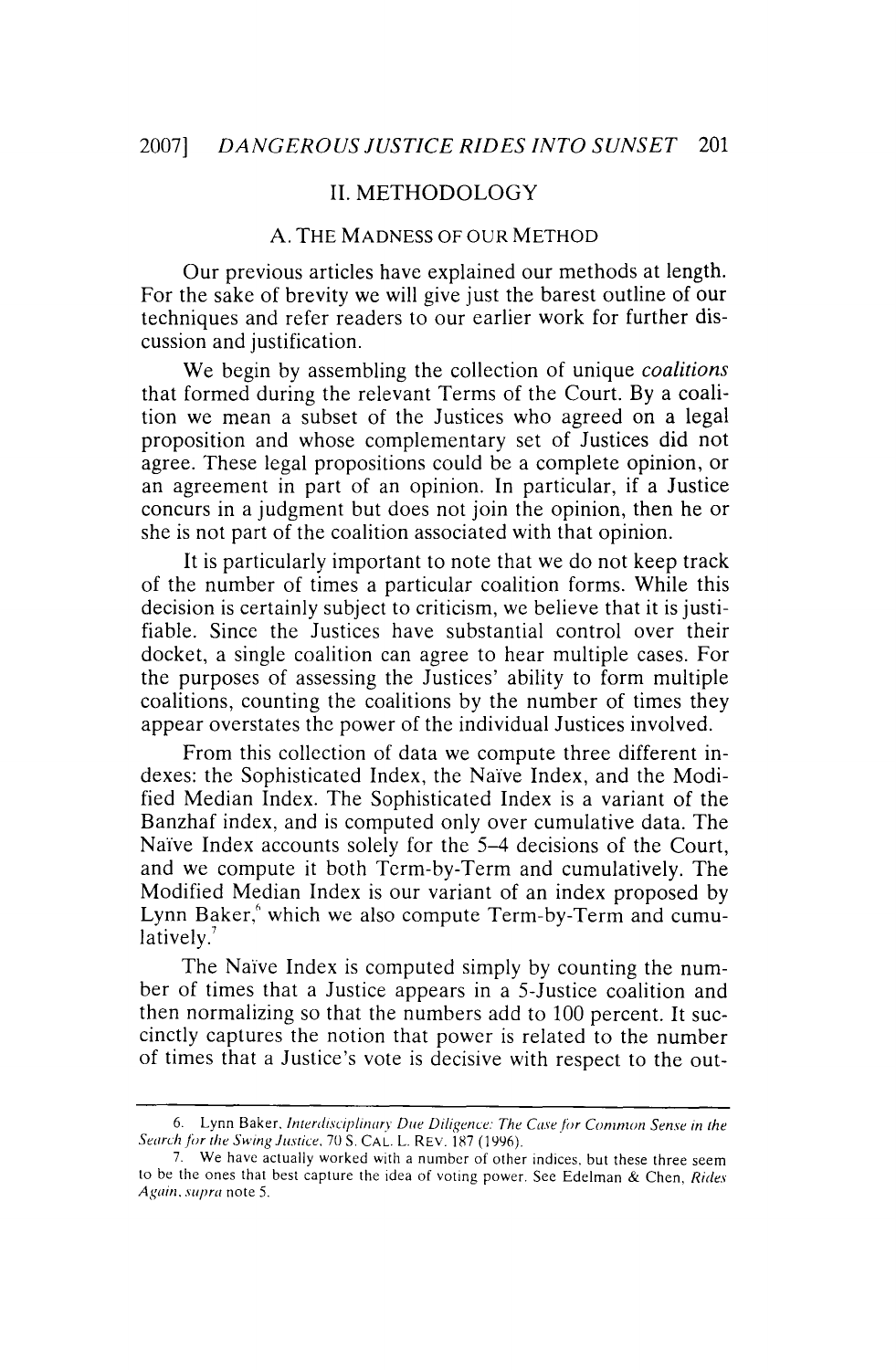come. It is easy to compute and meaningful both on a Term-by-Term basis as well as cumulatively.

If all the Justices are equally powerful, each Justice will be assigned a power of 11.1 %. To facilitate our analysis we compute the Judicial Quotient for each judge by rescaling the numbers by a factor of 9, so a 11.1% index results in a quotient of 100. We follow this convention for all of our indices.

The Sophisticated Index expresses the intuition that not every Justice in a 5-Justice coalition has a credible threat of defecting. Those Justices without such a threat should not be deemed powerful in the coalition. To identify those Justices that do have a credible threat, we examine whether the other four Justices have ever themselves formed a coalition. If they have, then there is evidence that the Justice in question has indeed defected and so we assign him power in that coalition. On the other hand, if the other four Justices have never formed a coalition then we assume that the Justice in question does not have a credible threat to defect. We therefore assign that Justice no power in that coalition. For each Justice, we total the number of 5-Justice coalitions in which he or she has power, and then normalize those scores so they add to 100. The result is the Sophisticated Index for each Justice. Because of the very stringent requirement of assigning power only for a credible threat of defection, the Sophisticated Index works poorly on Term-by-Term data. The number of cases heard by the Court does not allow enough coalition formation to manifest itself in a single term. We thus only compute the Sophisticated Index for cumulative data.

Finally, we compute the Modified Median Index. This index is our variant of a computation suggested by Lynn Baker." It attempts to capture the intuition that the power of a Justice is measured by how close that Justice is to the median. To compute this index, we tally the number of winning combinations (i.e. coalitions of size 5 or greater) that contain a particular Justice, and then normalize so the scores add to 100%. Though we believe that this statistic does capture certain aspects of power, we remain skeptical of the notion that the median Justice is the Court's most powerful member.

<sup>8.</sup> Baker, *supra* note 6.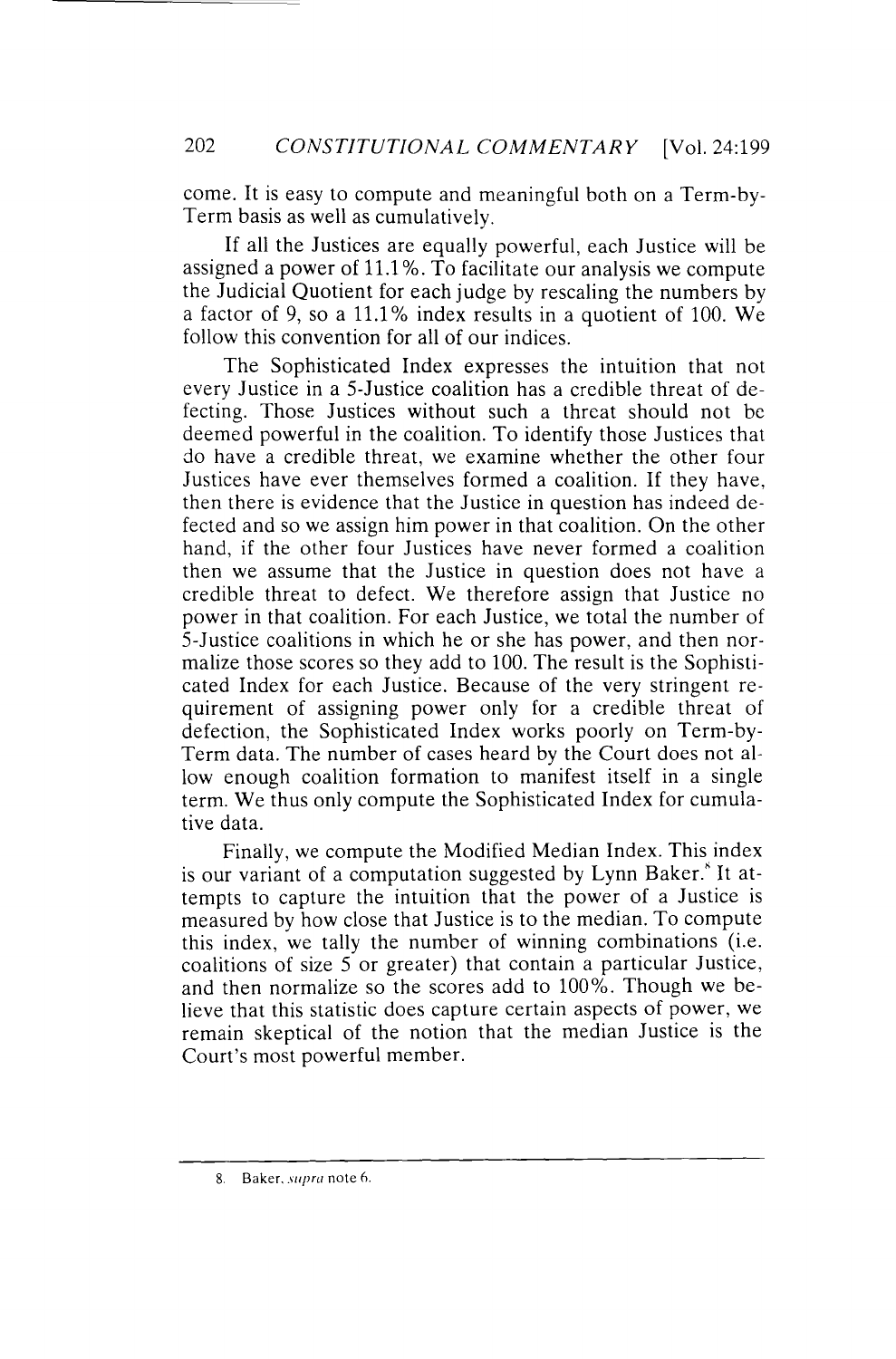### B. THE MEDIAN IS NOT THE MESSAGE REDUX<sup>9</sup>

In response to the first of our articles, Lynn Baker proposed that a better approach to assessing voting power was to seek to identify the median Justice." The intuition was that the closer a Justice was to the median, the more power that Justice would have. In a purely one-dimensional spatial voting model, of course, the median Justice has all of the power. We further challenged Professor Baker's assertion by questioning whether the Median Voter Theorem really applies to the Court." In particular we argued that the cases before the Court were not predominately one dimensional<sup>12</sup> and that the quest for a median Justice would therefore be fruitless.

Since that exchange there have been a number of methodological advances in the search for a median Justice.<sup>13</sup> One paper in particular challenged our assertion specifically: "We too can identify particular cases that violate the condition of a singledimension issue space but, as it turns out, the great majority of disputes before the Supreme Court do not. E.g., of the 8,889 case in which the Court heard oral arguments and decided between the 1953 and 2002 terms, only 3.79 percent (n=337) contained more than one issue ... See Harold J. Spaeth, United States Supreme Court Database, . . ."<sup>14</sup> We remain unpersuaded.

This appeal to Harold Spaeth's database leaves unanswered the question of whether the one-dimensional spatial voting model realistically and usefully tracks the behavior of the Supreme Court. While the unidimensional model may indeed be adequate for many situations, we doubt whether it is adequate for capturing the very fine-grained nature of locating the median Justice. To illustrate this concern, we will show that even a very sophisticated method of finding the median Justice leads to

<sup>9.</sup> Cf. Edelman & Chen. *Duel Diligence, supra* note 5 Section III A (The Median is Not the Message). at 230.

<sup>10.</sup> Baker. *supra* note 6.

II. Edelman & Chen, *Duel Diligence. supra* note 5, at 231.

<sup>12. &</sup>quot;It verges on the unsporting to name a multidimensional Supreme Court controversy." */d.* 

<sup>13.</sup> *See, e.g ..* Bernard Grofman & Timothy Brazill, *ldenti{ying the Median Justice* <sup>011</sup> *1he Supreme Coun through Muilidimensional Scaling: Analysis of "Natural Courl'' ]1)53- JI)I)J.* 112 PUB. CHOICE 55 (2002) and Martin et al., *supra* note 2. This latter paper is based on the very sophisticated methodology developed in Andrew D. Martin & Kevin M. Quinn, *Dynamic Ideal Point Estimation via Markov Chain Monte Carlo for the U. S.* Supreme Court, 1953-1999, 10 POL. ANAL. 134 (2002).

<sup>14.</sup> Martinet al. *supra* note 2. at n.35 (parenthetical omitted.)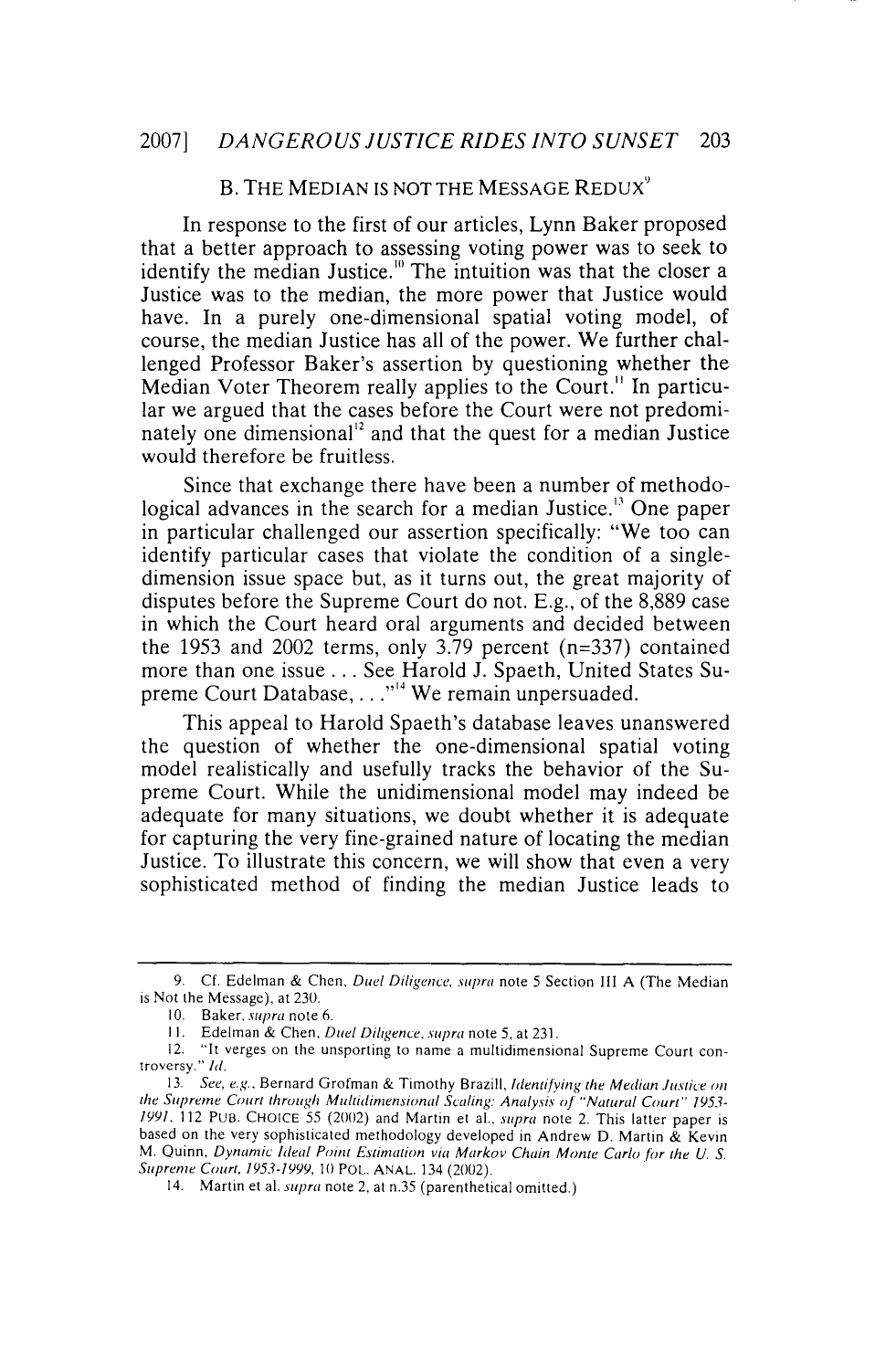problematic results that cast doubt on the consistency of the results with the observed coalitional structure of the Court.

There are two reasons why we reject the above-cited numerical rejoinder and appeal to the Spaeth database. The first is that the 3.79% figure expresses very little about the number of cases with a multi-dimensional issue space. The second is that the coding used to construct the Spaeth database is not a reliable indicator of the dimension of the issue space in the case. We will deal with each objection in turn.

Where did the 3.79% figure come from? The authors inform us that it is percentage of the Supreme Court cases decided between 1953 and 2002 in which there was a "split vote."<sup>15</sup> A split vote case is one in which "one or more of the justices voted with the majority on one issue or aspect of the case and dissented on another."<sup>16</sup> Unfortunately the authors never explain the connection between cases with a split vote and the dimension of the issue space in question. We think there is a good reason for that omission: there is no connection.

There may be a number of reasons why there are split votes. There could be a threshold issue that the Court has to decide, such as standing, before the Court can reach the merits.<sup>17</sup> Or there may be multiple issues in dispute that are independent.<sup>18</sup> In

<sup>15.</sup> This follows from the specification in the footnote that computation was done by specifying in the database "analu=4: dec\_typel. 6. or 7." The "dec\_type" specification specifies cases for which there is a formally decided signed opinion, per curiam cases. or a judgment of the Court. The "analu=4" specification indicates cases in which there is a split vote. For complete specifications see Documentation, The Original United States Supreme Court Judicial Database. 1953-2005 (Harold J. Spaeth, principal investigator). http://www.as.uky.edu/polisci/ulmerproject/allcourt\_codebook.pdf, [hereinafter "Codebook"] We are somewhat confused about exactly what Martin et al., computed, since in trying to duplicate their work we found this number to be .63%. If. on the other hand. they meant to report the number of multiple issue cases (analu=2) then we get a number very close to theirs. 3.77%. Since our split-vote numbers are even more exaggerated than theirs. we will operate on the assumption that it was indeed the split vote cases that they meant to report. We will deal with the question of whether we really should be concerned with the multiple-issue cases later in this section.

<sup>16.</sup> Codebook. *supra* note 15, at 3.

<sup>17.</sup> *See. e.g ..* United States v. Vuitch. 402 U.S. 62 (1971), in which Justices Harlan and Blackmun dissented from the majority in their assertion of jurisdiction, but then went on to vote to reverse the lower court and uphold the statute on the merits. *See* Suzanna Sherry. *Justice O'Connor's Dilemma: The Baseline Question,* 39 WM. & MARY L. REV. S65. SS4 (199S).

<sup>18.</sup> *See. e.g ..* Williams v. Taylor. 529 U.S. 392 (2000). Justice Stevens delivered the first part of the majority opinion (joined by Souter. Ginsberg, Breyer. O'Connor and Kennedy) finding that the defendant's right to effective assistance of counsel was violated. Justice O'Connor delivered the second part of the majority opinion (joined at least in part by Kennedy. Rehnquist. Scalia and Thomas). finding that new federal statute limited the defendant's habeas nghts.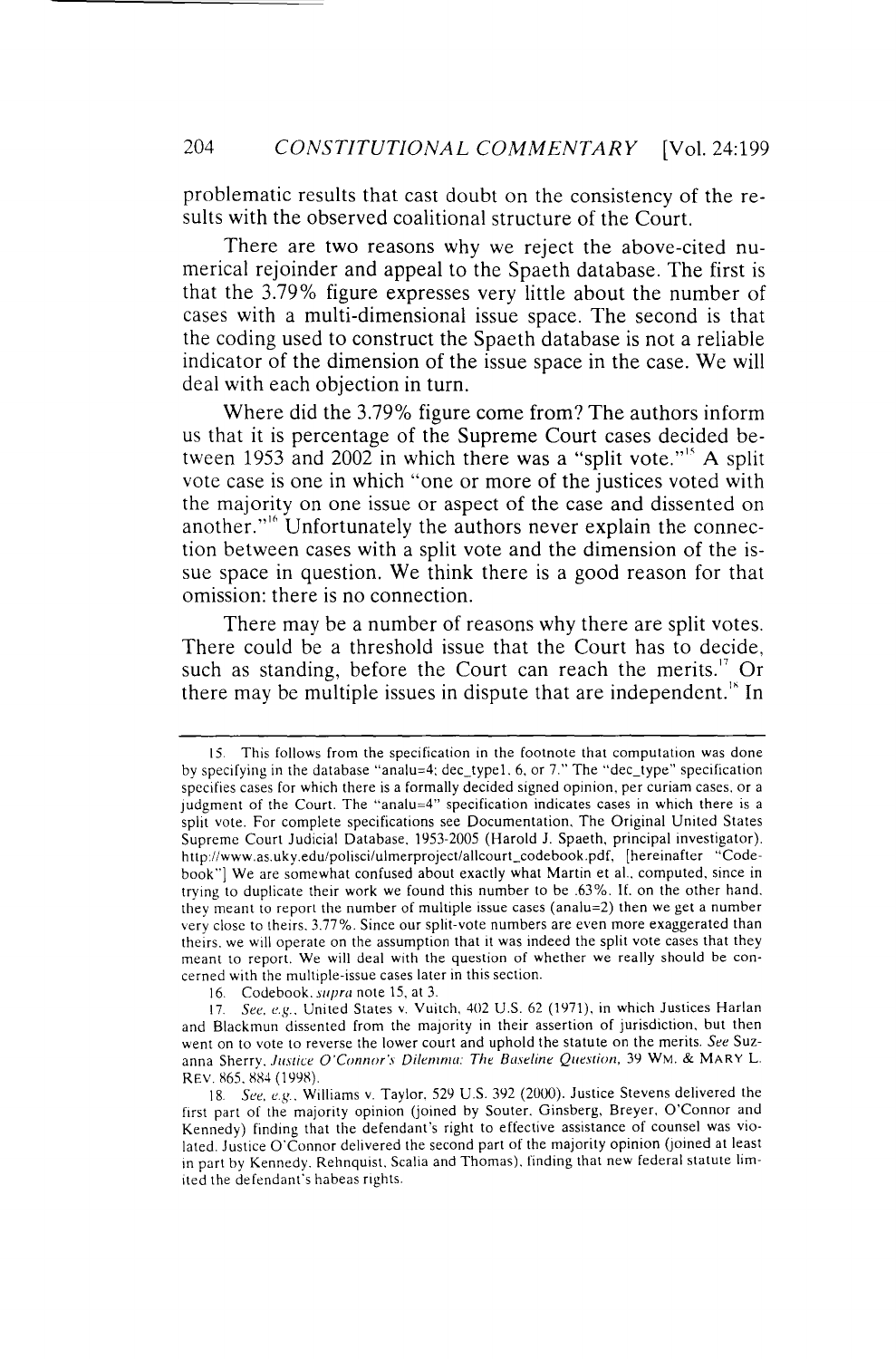either of these cases, however, the issue dimension could be one or higher. There is little reason to believe one or the other.

On the other hand, it is easy to have a multidimensional issue space and no split vote at all. Indeed, split votes are about the *number of issues,* not about the *dimension of the issue space.*  There is no reason to connect one to the other. We thus conclude that the 3.79% figure is meaningless.

The authors might have investigated the percentage of cases that are coded as having multiple legal provisions. In the language of the Spaeth database, "analu=3". The percentage of such cases is 16.9%, a considerable increase. This collection of cases does not perfectly capture the dimensionality of the issue space, since many of the legal provisions may be related to the same issue. On the other hand, it is possible that the same legal provision (for example, equal protection) may be relevant to multiple dimensions. Our intuition is that these cases are both under- and overinclusive of cases with multidimensional issue space.

Well, if these are imperfect measures, is there a better one that can be located in the Spaeth database? There is a coding for "issue," which "identifies the context in which the legal basis for decision  $\ldots$  appears."<sup>19</sup> The code book states: "Although the criteria for the identification of issues are hard to articulate, the focus here is on the subject matter of the controversy rather than its legal basis .... The objective is to categorize the case from a public policy standpoint, a perspective that the legal basis for decision commonly disregards."<sup>20</sup> But to "characterize the case" is to almost surely identify a single issue at stake in the case. Not surprisingly, that is what happens; there are very few cases for which the database identifies multiple issues.<sup>21</sup> Does that settle the question? We think not.

First, just because a single issue is identified hardly means that the issue *space* is unidimensional. For example, there is a code for the issue "abortion: including contraceptives."<sup>22</sup> Is this issue truly one-dimensional? Often it arises in the context of

<sup>19.</sup> Code book. *supra* note 15. at 42.

<sup>20.</sup> *!d.* 

<sup>21.</sup> For cases decided from the OT 1953 through OT 2002 there were roughly 3.77% classified as multiple issue cases. The search was made using "analu=2: dec\_type1.6. or 7."

<sup>22.</sup> This is coded as 533 and is considered as a subset of due process. Codebook *supra* note 15, at 48.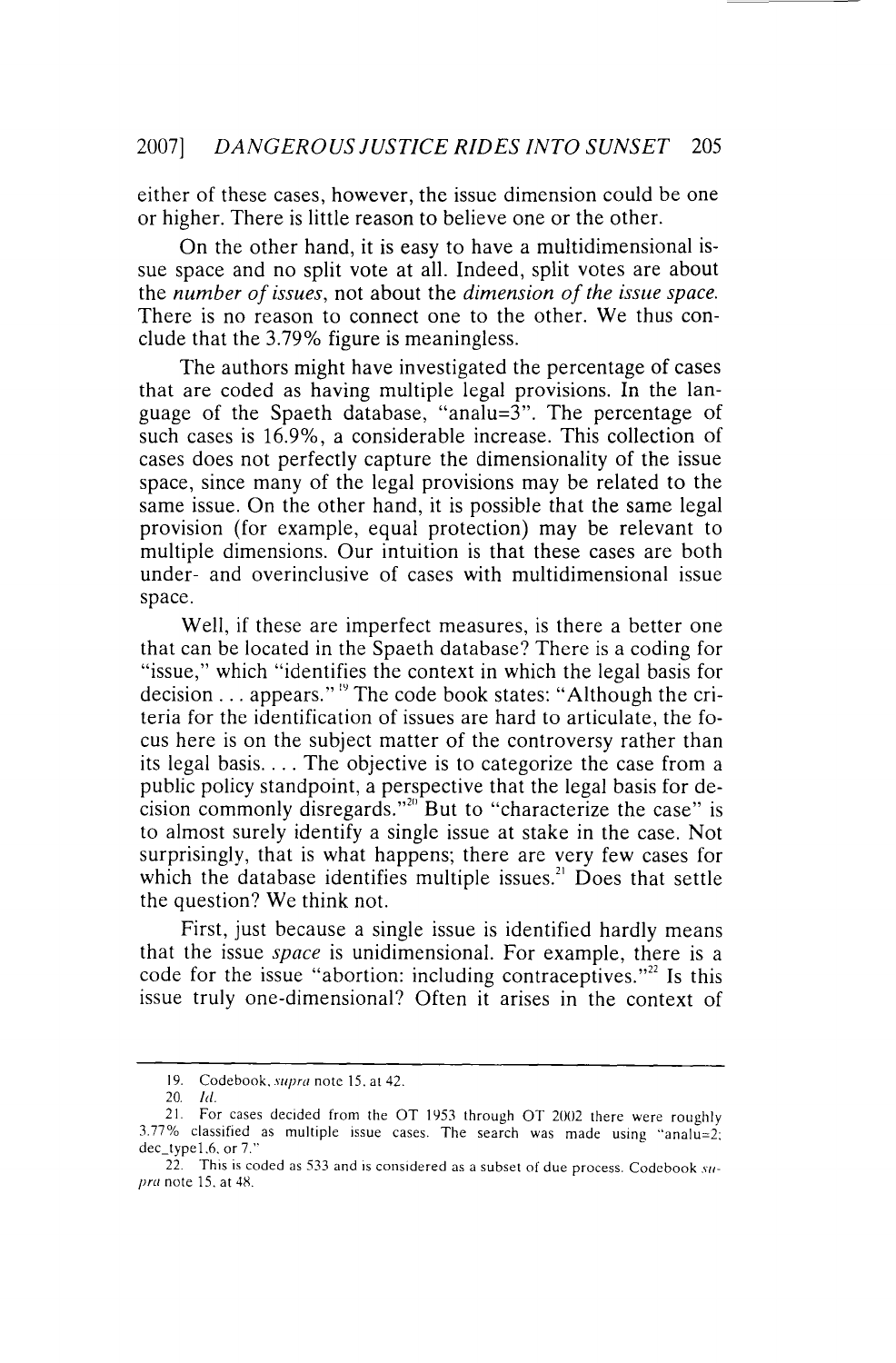O'Connor's undue burden test, $2<sup>23</sup>$  which is inherently a balancing test. Would not a better description of the issue space, then, be at least two-dimensional, with one dimension indicating the strength of the right to an abortion, and the other indicating the burdensome magnitude of the restriction? It is not hard to believe that some restrictions would be so *de minimis* that even a prochoice Justice would have no objection<sup> $24$ </sup> or that a generally pro-life Justice might strike down an anti-abortion bill if it were to become too burdensome.<sup>25</sup> Giving an issue a single code does not make it a single dimension.

A further problem with relying on the Spaeth coding as dispositive on the dimension of the issue space is Spaeth's reliance on the opinion of the Court. His coding of the primary issue is based on what the Court *says* is the most important issue. A particular telling illustration of this fact comes from the Supreme Court Forecasting Project. This project developed a computer algorithm to predict the votes of the Justices during October Term 2002. The input for the program was a coding of each case based upon the petitioners' merits brief.<sup>26</sup> Spaeth himself originally coded about half of the cases and the other half (about 34) were tentatively coded by the authors of organizers of the project. Subsequently Spaeth recoded about half of those tentatively coded cases, and the coding changed in 16 of the recoded cases, just slightly less than half.<sup>27</sup>

The Spaeth database claims a very high level of inter-coder agreement.<sup>28</sup> What could account for such a massive disagreement? The Spaeth database is coded on the basis of the Court opinions after the decision, while the Forecasting Project required a coding before the decisions were rendered. It is always easier to code a case when the winners have announced what the issues were. Relying on the merits briefs, in which every possible issue will be joined, broadens the view of the case and makes coding much more erratic.

<sup>23.</sup> *See* Planned Parenthood v. Casey, 505 U.S. 833, 877 (1992).

<sup>24.</sup> For example, a law requiring that a patient state their legal name before receiving an abortion could hardly be considered a burden.

<sup>25.</sup> For example one that does not allow for an exception for the life of the mother.

<sup>26.</sup> Theodore W. Ruger, et al., The Supreme Court Forecasting Project: Legal and Political Science Approaches to Predicting Supreme Court Decisionmaking, 104 COLUM. L. REV. 1150 n.45 (2004).

<sup>27.</sup> Suzanna Sherry. *What's Law Got to Do with It!,* 2 PERSP. ON POL. 769, 773  $(2004)$ .

<sup>28.</sup> Codebook *supra* note 15. at 75ff (offering specific information about any errors identified during reliability check. of which there were few).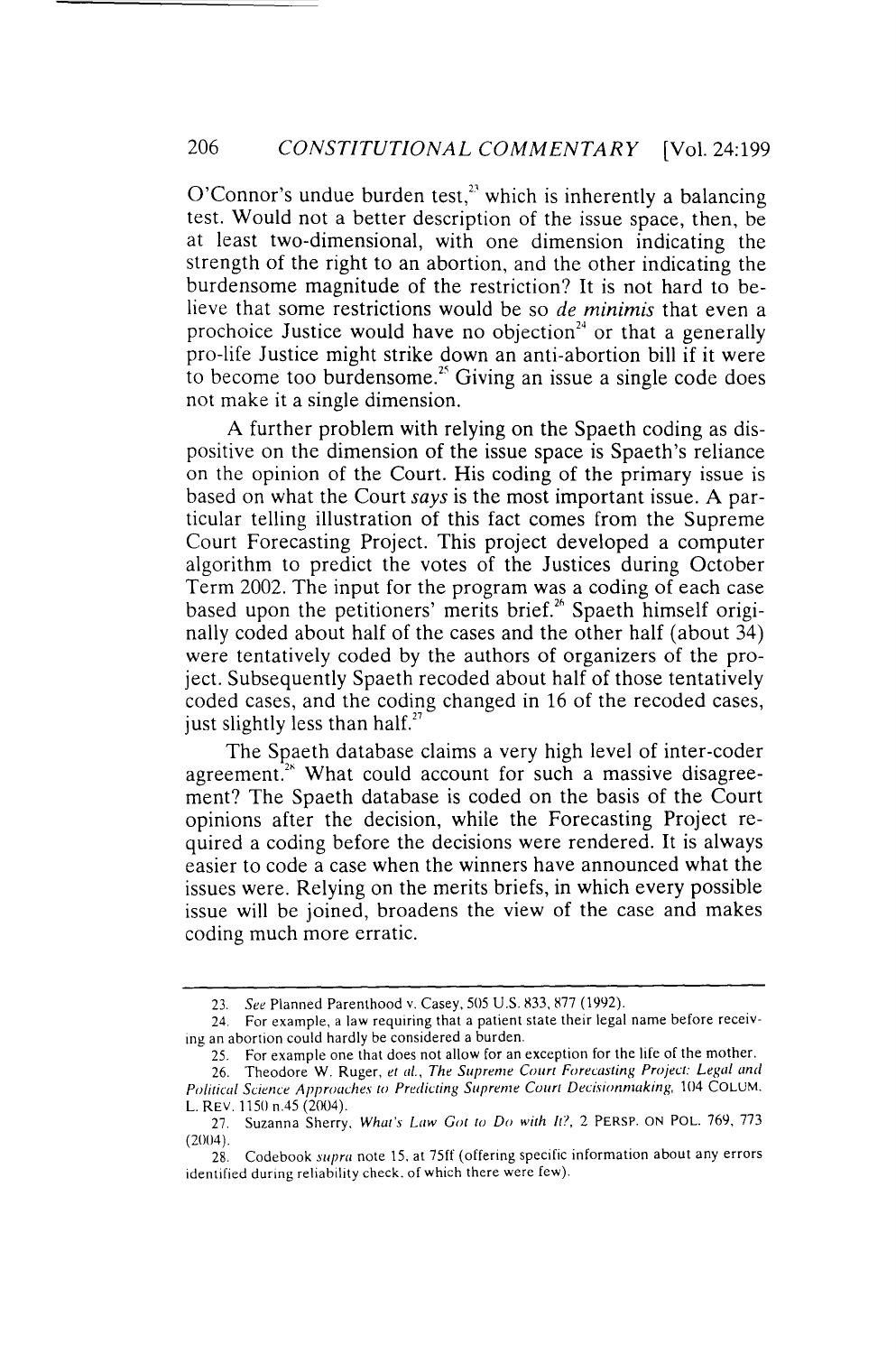For this reason, one should not credit the claim that the Spaeth database finds multiple issues in only a small percentage of Supreme Court cases. The Spaeth database codes the outcome on the basis of the opinion, and that opinion has little reason to credit any alternative interpretation of the case. As a specific example, consider the *Rosenberger* case,<sup>29</sup> which we cited when we first addressed the question of multi-dimensionality.<sup>30</sup> The Spaeth database codes this case as having a single issue: establishment of religion. The coding does acknowledge that there are two legal provisions implicated, the free speech clause and the establishment clause, but somehow decides that the sole policy issue was about establishment. Thus the coding is inherently biased toward the assumption that the issue space of every case is one dimensional. Moreover, the choice to code *Rosenberger* as an establishment controversy almost certainly led to the coding of this decision as conservative. Had the choice been made to characterize the case as a free speech case, then the result would probably have been coded as liberal. It is also a little odd that the database chose to characterize the issue as the establishment clause when the majority viewed it as viewpoint discrimination.

There is yet one other database that one might use to support the claim that cases before the Court are overwhelmingly one-dimensional. There is a Justice-centered database whose unit of analysis is each individual Justice.<sup>31</sup> The authors of the database include a set of deviation variables which "specif[y] the deviations of the individual justices from their colleagues with respect to the legal provision at bar in the case, the issue on which the case turns, and the basis on which the justice rests his or her vote."<sup>32</sup> One might think that the number of deviations in the "issue" variable in a case might be a measure of the multidimensionality of the issue space. The percentage of cases that have one or more deviations among the Justices is less than 1%.<sup>33</sup> Does this number support the assertion that there are very few cases in which the issue space is multi-dimensional? No.

<sup>29.</sup> Rosenberger v. Rectors & Visitors of the University of Virginia, 515 U.S. 819 (1995).

<sup>30.</sup> Edelman & Chen. *Duel Diligence.* supra note 5. at 231

<sup>31.</sup> Available at http://www.as.uky.edu/polisci/ulmerprojectlsctdata.htm.

<sup>32.</sup> Documentation, The Supreme Court Justice-Centered Judicial Databases: The Warren. Burger. and Rehnquist Courts (1953-2000 Terms) (Sara C. Benesh & Harold J. Spaeth, principal investigators). 4 (2003) [hereinafter "Documentation"]

<sup>33.</sup> This was established by tabulating the number of issue deviations among the cases sorted by "analu=0, and dec\_type=1,  $6$  or 7."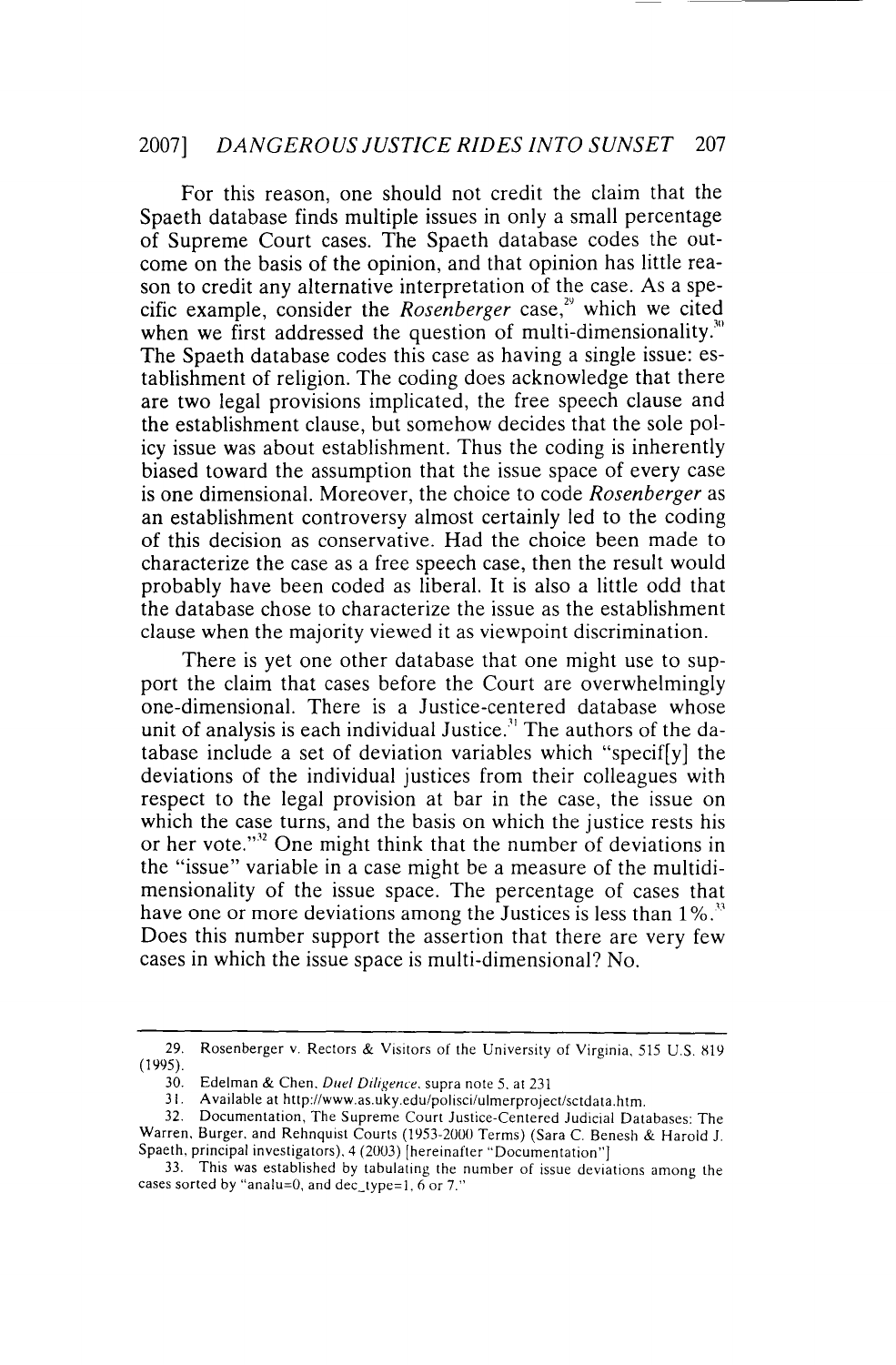The reason that the number of issue deviations is not meaningful is that the standard for finding a deviation is very high. ·'These are coded as one if the justice addresses a different law, issue, or authority than the majority or addresses one less law, issue, or authority than the majority or adds one more law, issue, or authority for decision for consideration."<sup>34</sup> That is, as long as the minority speaks to every issue that the majority raises (even if dismissively) and that the majority has addressed all the issues mentioned by the minority (again, even if only to say that they are irrelevant) there will be no indication of a deviation in the database. So, once again, the database will provide very little insight as to the dimensionality of the issue space.

To summarize, the available databases of Supreme Court decisions are inadequate to justify the claim that the cases before the Court are predominantly one-dimensional. None of the coded variables address the issue squarely, and the nature of the coding process itself has an inherent bias toward thinking of cases as one-dimensional. Perhaps stronger arguments can be marshaled in support of the proposition, but until then we stand by our earlier assertions.

But what if we assume that the seekers of the median Justice really are on firm ground? As a modeling decision, the assumption of a one-dimensional issue space may well be adequate to explain a significant percentage of the Justices votes. But we are not concerned with overall accuracy in predicting voting. We are concerned with the more fine-grained issue of who is the median Justice. Is the model adequate for this inquiry? Are they consistent with the coalitions that actually form? If Black's theorem applies, then the median Justice will be in every winning coalition. How close does the data conform to this prediction?

According to Martin and his colleagues, Justice O'Connor was almost certainly the median justice for the OT terms 2000 through 2002." According to the *Harvard Law Review's* annual survey of the Court, Justice O'Connor was either in the majority or concurring in the judgment, in nonunanimous cases, 83.6, 80.4 and 87.2% of the time in those three terms.<sup>\*</sup> This leaves, on average, about  $16\%$  of the cases unaccounted for."

<sup>34.</sup> Documentation. *supra* note 32. at 4.

<sup>35.</sup> Martin. et al.. estimate the probability of O'Connor being the median justice as 0.992, 1.000 (!!!). and 0.998 for each of those years. respectively. Martin. et al., *supra* note 2. at Table 4.

<sup>36.</sup> These statistics are taken from the The Statistics section of the annual Supreme Court review issues of the *Harvard Law Review:* 115 Harv. L. Rev. 539, 543 (2001)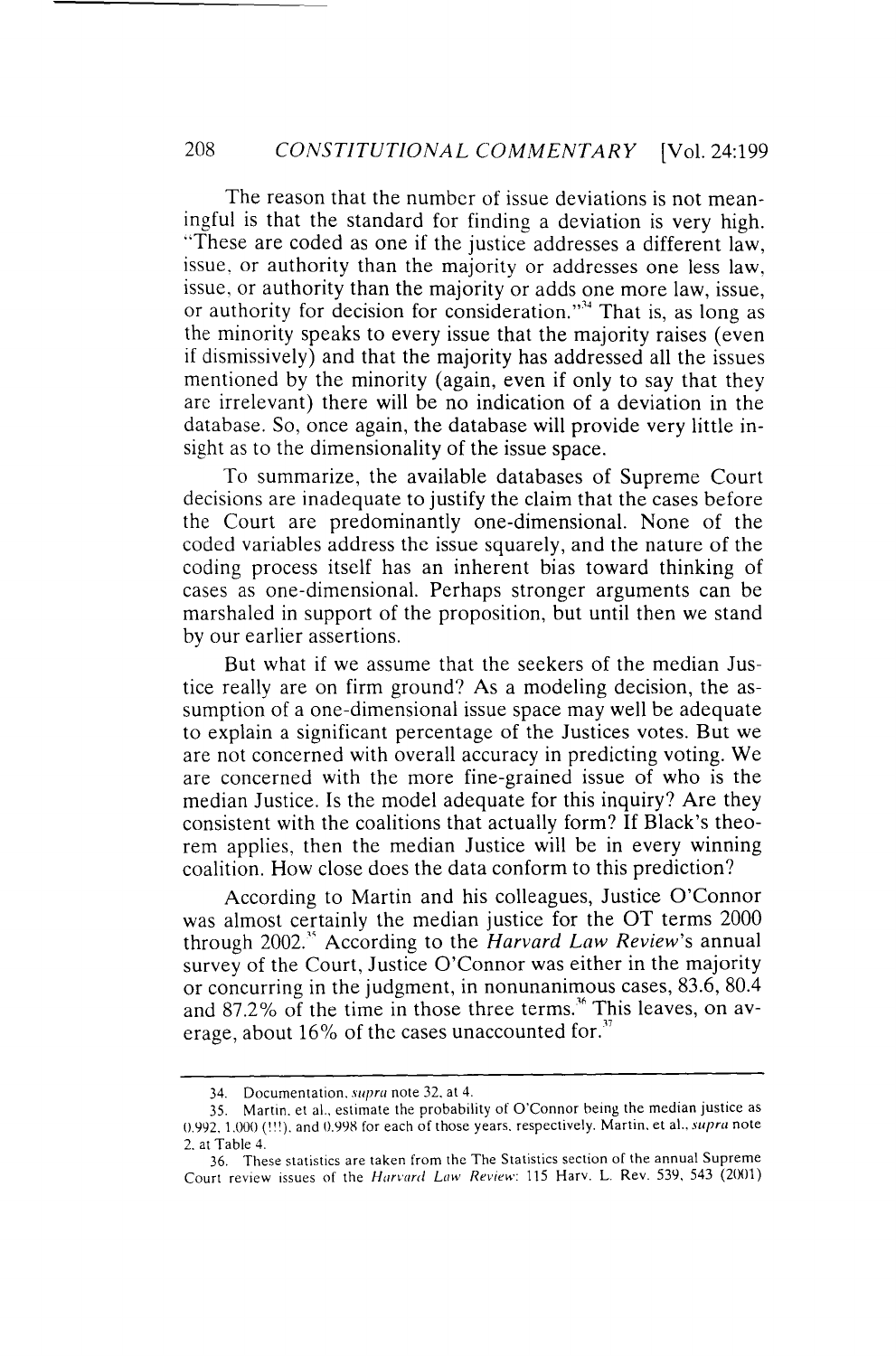In fact, in two of these years, OT 2000 and 2001, Justice Kennedy appears in the majority more often than O'Connor. In 2000 and 2001, Kennedy joins the majority or concurs with the judgment 87.5% (compared to O'Connor's 83.6%) and 81.5% (compared to O'Connor's 80.4%), respectively. In 2002 his numbers drop to 81.4% (compared to O'Connor's 87.2%). Nevertheless, if O'Connor is truly the median Justice, how could it be that there is a Justice who is in the majority more often?

The numbers become even more troubling when we limit our inquiry to 5-4 decisions, the acid test of the median Justice. Again, a true median Justice will be in the majority in all 5-4 decisions. In OT 2002, O'Connor comes quite close to this ideal, appearing in the majority in  $92.9\%$  of the 5-4 decisions.<sup>38</sup> In the previous two years, however, she votes with the majority in only 77.8% and 81.0% of the 5-4 decisions.<sup>39</sup> That leaves close to  $20\%$ of the 5-4 decisions unaccounted for in terms of identifying the median Justice.

It seems that O'Connor does not appear in the majority of 5-4 decisions as often as a true median Justice would in a onedimensional world should. But that is not the largest of the mysteries. In OT 2001 and 2002, O'Connor actually appears in a higher percentage of 5-4 decisions than in nonunanimous decisions as a whole. In 2001 she was in 81.0% of the 5-4 majorities and only 80.4% of the nonunanimous decisions joining or concurring in the judgment. In 2002 the numbers were 92.9% of 5- 4's and 87.2% of the nonunanimous majorities. How could this happen? It is inconsistent with the median voter theorem and, if anything, suggests strategic rather than spatial voting behavior.

We do not mean to be dismissive of the search for the median Justice. As Martin et. al, make clear, there are many situations in which knowledge of the median Justice is useful as an input to other positive political models of the Court. However,

<sup>[&</sup>quot;Harvard 2000"], 116 Harv. L. Rev. 453, 457 (2002) ["Harvard 2001"], and 117 Harv. L. Rev. 480, 484 (2003) ["Harvard 2002"].

<sup>37.</sup> The numbers are worse if one restricts attention to those cases in which O'Connor joined the majority. If she were the median justice then one might expect the numbers to be similar. O'Connor joined the majority in non-unanimous cases  $81.8$ , 74.5 and 83.0%, respectively. This leaves, on average, another 4% of cases to be explained. Why the median justice is not always signing the majority the opinion might require explanation as well.

<sup>38.</sup> Harvard 2002, *supra* note 36, at 484.

<sup>39.</sup> Harvard 2000, Harvard 2001. *supra* note 36. Kennedy does as well as O'Connor in 2000 but noticeably lower in 2001 and 2002. appearing in 71.4% and 50% of the 5-4 decisions in those years.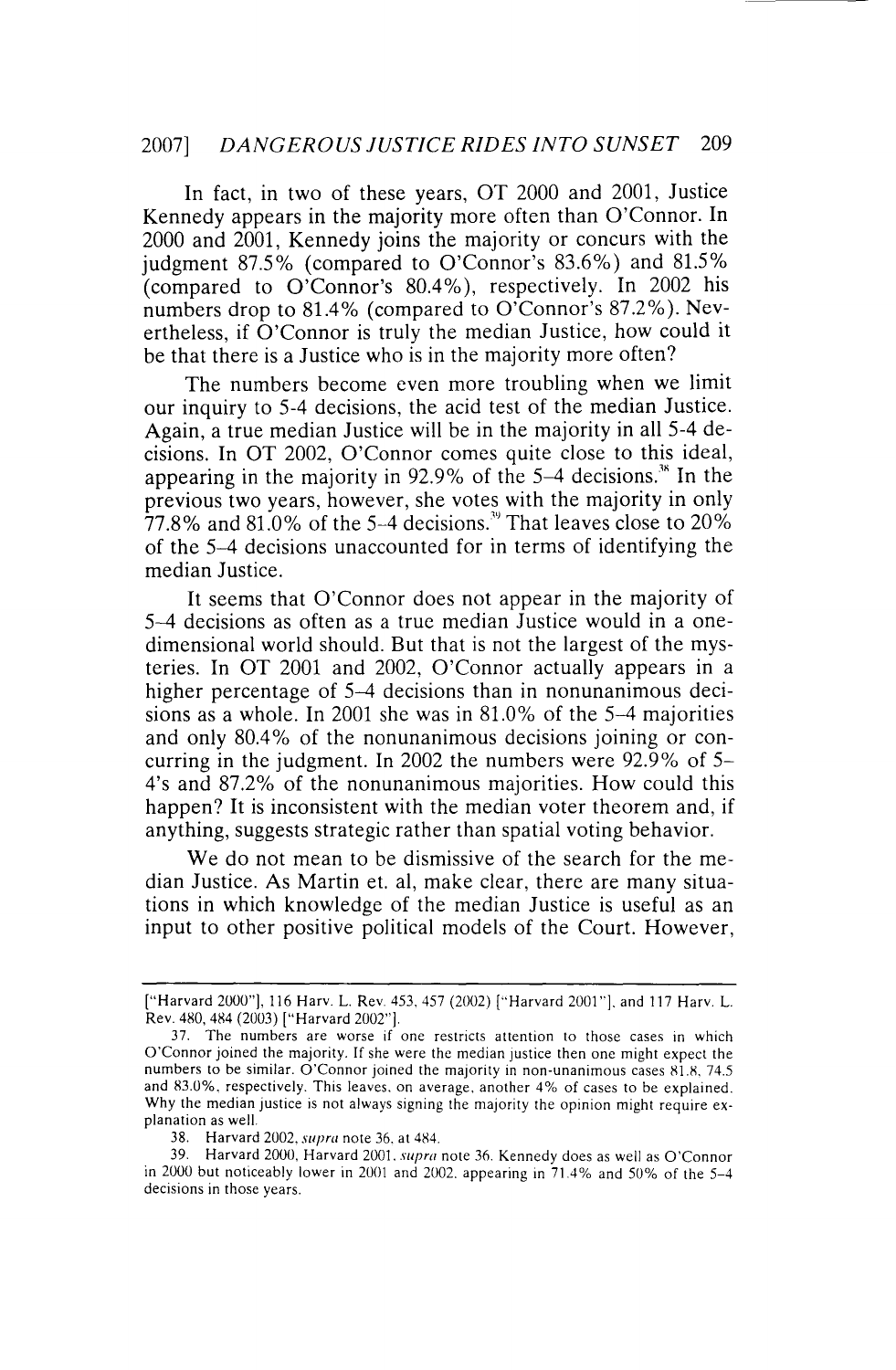for the purposes of understanding the coalitional nature of the Court, and the power that structure imparts to the various Justices, we think that the data indicate that the one dimensional spatial voting model does not adequately capture the data. We prefer to work directly with the coalitions that actually manifested themselves rather than with theoretical ones that didn't.

### III. DATA

Having defined and justified our methods, we are ready to present the final statistics for the longest running natural Court in history. Tables 1 through 5 present the results from computations of (1) the Naive Index, computed term-by-term as well as cumulatively over time (Tables 1 and 2), (2) the Sophisticated Index, computed cumulatively (Table 3), and (3) the Modified Median Index, computed term-by-term and cumulatively (Tables 4 and 5). Recall that the Naive Index measures how often a Justice appears in a five-Justice coalition, normalized so that the numbers add to 100%. In Tables 1 and 2, the number at the top of each cell represents the Justice's voting power expressed as a percentage of the Court's overall power; the second line reports a judicial quotient, or JQ, which is the power index multiplied by nine. The benchmark power index is  $11.1\%$  -what the average Justice should expect-which corresponds to a JQ of 100. The Sophisticated Index reflects the power of individual Justices to defect from five-Justice coalitions. The top figure in each cell in Table 3 constitutes the normalized value for the total number of coalitions in which the Justice had power; again, the average Justice should achieve a value of 11.1. The bottom figure in each cell reflects the JQ for the Sophisticated Index. Finally, the Modified Median Index is presented Term by Term as well as cumulatively. As noted earlier, this index is computed by tallying the number of coalitions of size 5 or greater that contain a particular Justice, normalized so the scores add to 100. In Tables 4 and 5, the top value in each cell is the normalized index, the bottom value is JQ. In each table, the maximum score is set in bold face.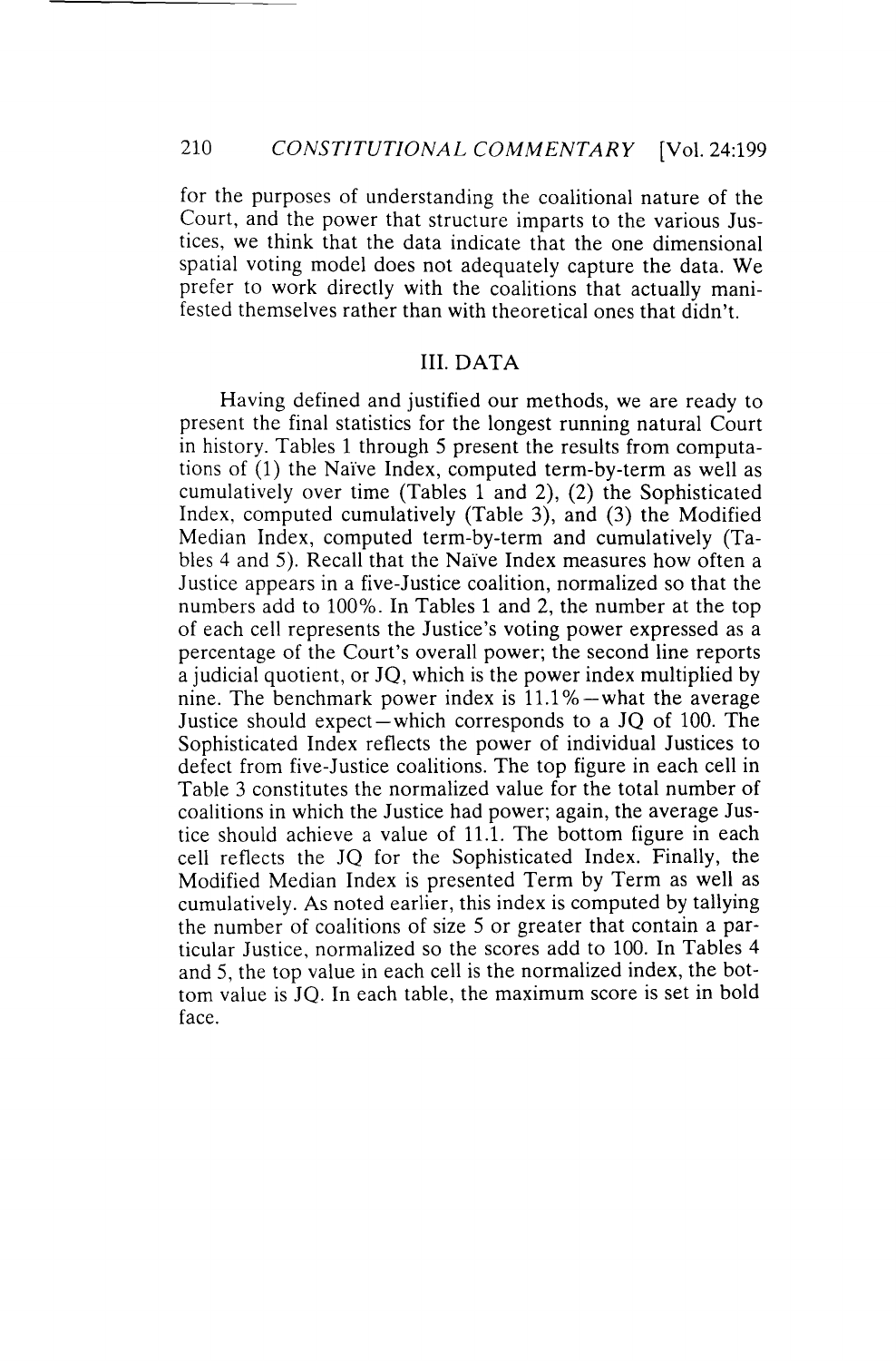| <b>Term</b> | CJ   | <b>JPS</b> | <b>SOC</b> | AS   | <b>AMK</b> | <b>DHS</b> | CT   | <b>RBG</b> | <b>SGB</b> |
|-------------|------|------------|------------|------|------------|------------|------|------------|------------|
|             |      |            |            |      |            |            |      |            |            |
| 1994        | 13.8 | 10.8       | 10.8       | 6.2  | 15.4       | 12.3       | 4.6  | 15.4       | 10.8       |
|             | 125  | 97         | 97         | 55   | 138        | 111        | 42   | 138        | 97         |
| 1995        | 7.5  | 10.0       | 15.0       | 10.0 | 12.5       | 15.0       | 7.5  | 12.5       | 10.0       |
|             | 68   | 90         | 135        | 90   | 113        | 135        | 68   | 113        | 90         |
| 1996        | 10.0 | 16.0       | 8.0        | 6.0  | 16.0       | 14.0       | 8.0  | 10.0       | 12.0       |
|             | 90   | 144        | 72         | 54   | 144        | 126        | 72   | 90         | 108        |
| 1997        | 10.9 | 14.5       | 10.9       | 5.5  | 12.7       | 10.9       | 9.1  | 10.9       | 14.5       |
|             | 98   | 131        | 98         | 49   | 115        | 98         | 82   | 98         | 131        |
| 1998        | 9.1  | 12.7       | 10.9       | 10.9 | 12.7       | 10.9       | 10.9 | 12.7       | 9.1        |
|             | 82   | 115        | 98         | 98   | 115        | 98         | 98   | 115        | 82         |
| 1999        | 10.9 | 9.1        | 12.7       | 7.3  | 10.9       | 14.5       | 12.7 | 9.1        | 12.7       |
|             | 98   | 82         | 115        | 65   | 98         | 131        | 115  | 82         | 115        |
| 2000        | 10.0 | 10.0       | 7.5        | 12.5 | 15.0       | 12.5       | 10.0 | 12.5       | 10.0       |
|             | 90   | 90         | 68         | 112  | 135        | 112        | 90   | 90         | 90         |
| 2001        | 13.8 | 12.3       | 9.2        | 9.2  | 13.8       | 9.2        | 9.2  | 9.2        | 13.8       |
|             | 125  | 111        | 84         | 84   | 125        | 84         | 84   | 84         | 125        |
| 2002        | 11.4 | 14.3       | 11.4       | 11.4 | 8.6        | 11.4       | 8.6  | 11.4       | 11.4       |
|             | 103  | 129        | 103        | 103  | 75         | 103        | 75   | 103        | 103        |
| 2003        | 10.0 | 14.0       | 14.0       | 6.0  | 14.0       | 10.0       | 8.0  | 12.0       | 12.0       |
|             | 90   | 126        | 126        | 54   | 126        | 90         | 72   | 108        | 108        |
| 2004        | 8.6  | 8.6        | 12.9       | 11.4 | 11.4       | 12.9       | 11.4 | 10.0       | 12.9       |
|             | 75   | 75         | 117        | 103  | 103        | 117        | 103  | 90         | 117        |

# TABLE **1:** NAIVE INDEX (TERM BY TERM)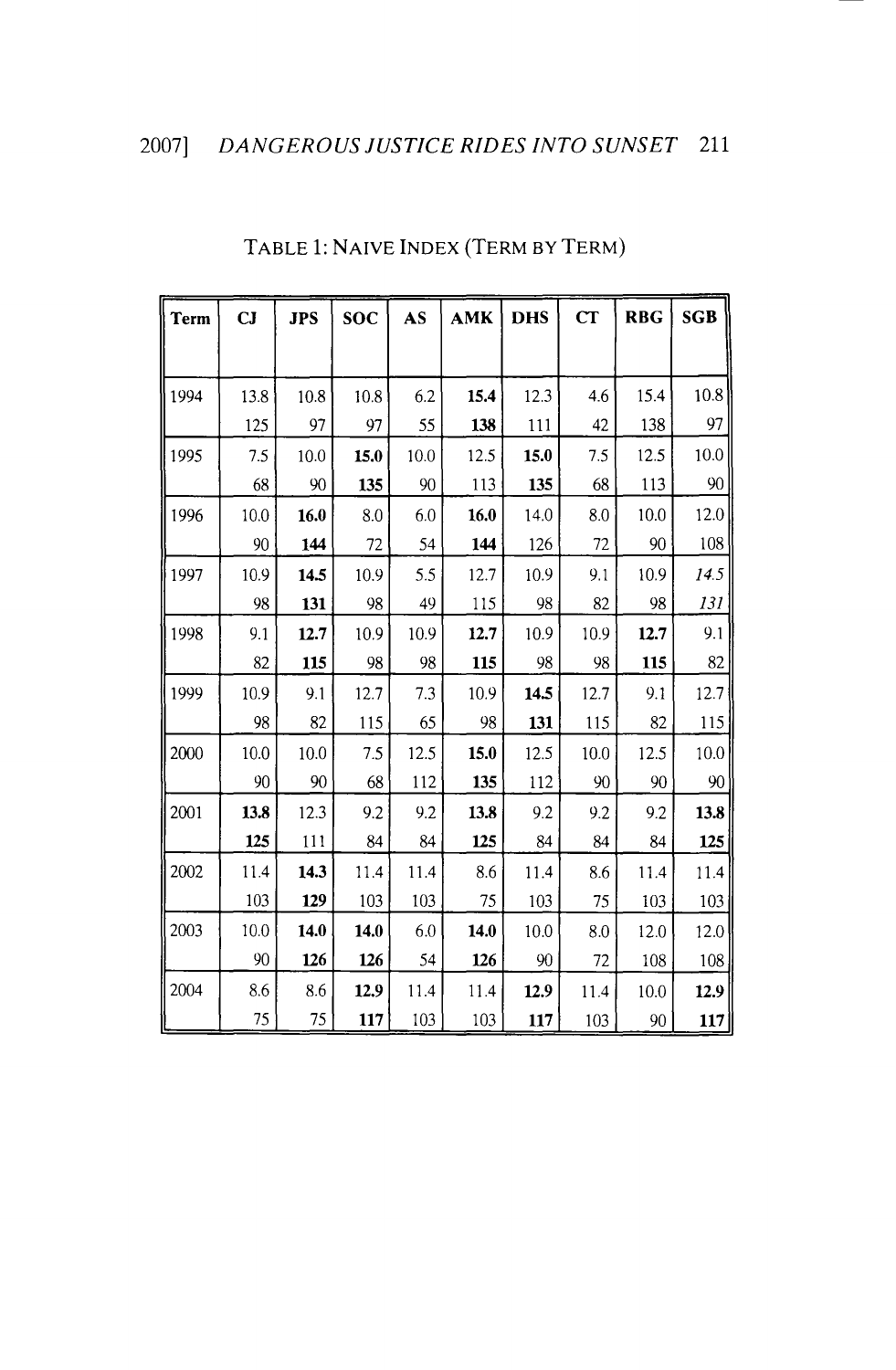| Term      | CJ   | <b>JPS</b> | <b>SOC</b> | AS  | AMK  | <b>DHS</b> | CT   | <b>RBG</b> | <b>SGB</b> |
|-----------|------|------------|------------|-----|------|------------|------|------------|------------|
|           |      |            |            |     |      |            |      |            |            |
| 1994      | 13.8 | 10.8       | 10.8       | 6.2 | 15.4 | 123        | 4.6  | 15.4       | 10.8       |
|           | 125  | 97         | 97         | 55  | 138  | 111        | 42   | 138        | 97         |
| 94-95     | 12.9 | 9.4        | 12.9       | 7.1 | 14.1 | 12.9       | 5.9  | 14.1       | 10.6       |
|           | 116  | 85         | 116        | 64  | 127  | 116        | 53   | 127        | 95         |
| 94-96     | 13.6 | 10.9       | 10.0       | 7.3 | 14.5 | 13.6       | 7.3  | 12.7       | 10.0       |
|           | 123  | 98         | 90         | 65  | 131  | 123        | 65   | 115        | 90         |
| 94-97     | 12.5 | 11.9       | 10.4       | 6.7 | 14.1 | 12.6       | 8.1  | 11.9       | 11.9       |
|           | 113  | 107        | 93         | 60  | 127  | 113        | 73   | 107        | 107        |
| 94-98     | 12.7 | 12.0       | 10.0       | 7.3 | 14.0 | 12.0       | 9.3  | 12.0       | 10.7       |
|           | 114  | 108        | 90         | 66  | 126  | 108        | 84   | 108        | 96         |
| 94-99     | 12.6 | 11.4       | 10.3       | 7.4 | 14.3 | 12.6       | 9.7  | 10.9       | 10.9       |
|           | 113  | 103        | 93         | 67  | 129  | 113        | 87   | 98         | 98         |
| $94 - 00$ | 11.9 | 11.4       | 9.7        | 8.1 | 14.1 | 12.4       | 97   | 11.4       | 11.4       |
|           | 107  | 103        | 88         | 73  | 126  | 112        | 88   | 103        | 103        |
| 94-01     | 11.8 | 10.8       | 9.7        | 8.7 | 14.4 | 12.3       | 10.3 | 10.8       | 11.3       |
|           | 107  | 97         | 88         | 79  | 130  | 111        | 93   | 97         | 102        |
| 94-02     | 12.0 | 11.0       | 10.0       | 9.0 | 14.0 | 12.0       | 10.0 | 10.5       | 11.5       |
|           | 108  | 99         | 90         | 81  | 126  | 108        | 90   | 95         | 104        |
| $94 - 03$ | 12.4 | 11.0       | 10.5       | 9.0 | 13.8 | 11.9       | 9.5  | 10.5       | 11.4       |
|           | 112  | 99         | 95         | 81  | 125  | 107        | 86   | 95         | 103        |
| 94-04     | 12.1 | 10.4       | 11.3       | 9.2 | 13.8 | 11.7       | 10.0 | 10.0       | 11.7       |
|           | 109  | 94         | 102        | 83  | 125  | 106        | 90   | 90         | 106        |

# TABLE 2: NAIVE INDEX (CUMULATIVE)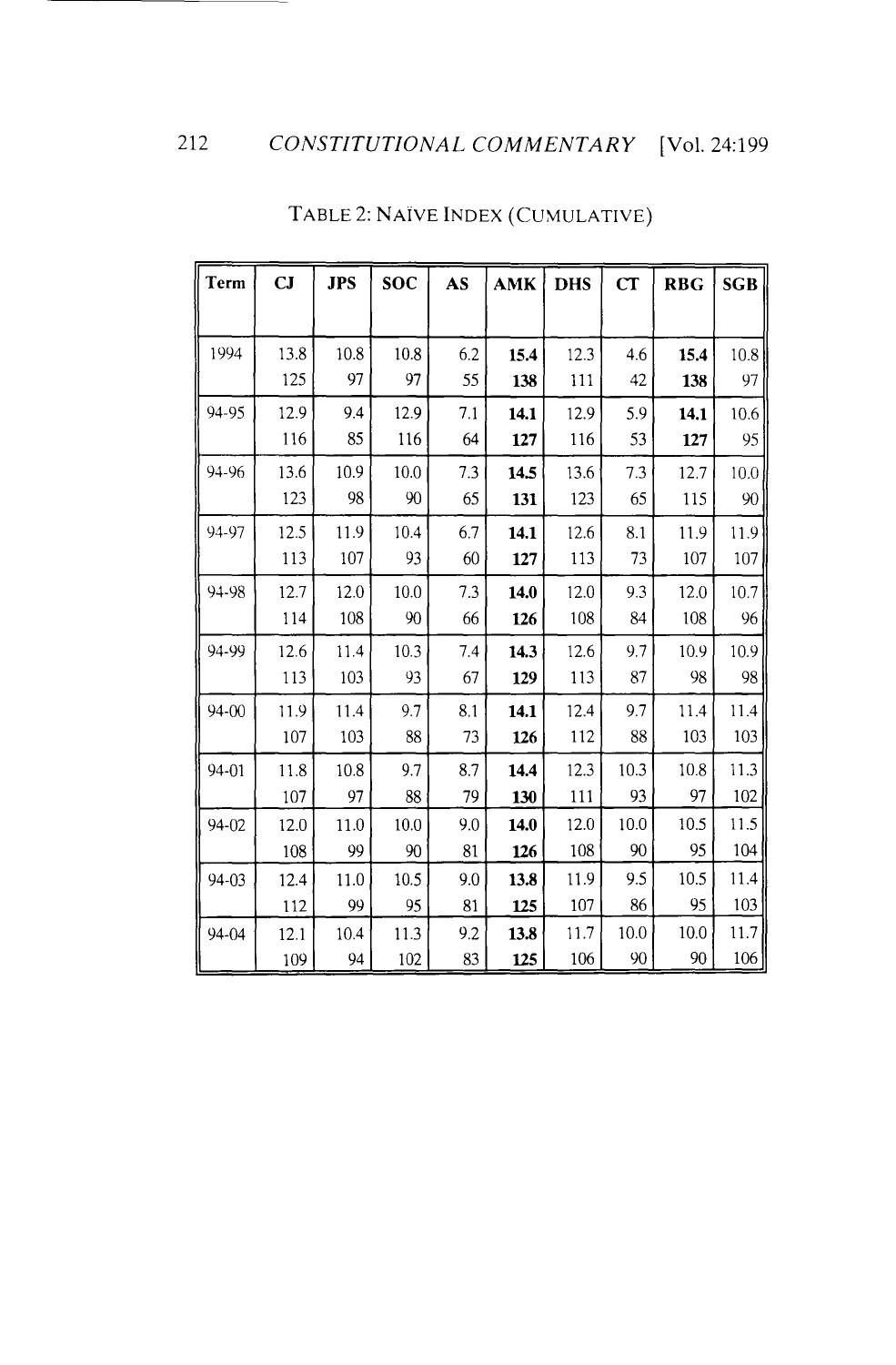| <b>Term</b> | CJ   | <b>JPS</b> | <b>SOC</b> | AS   | <b>AMK</b> | <b>DHS</b> | <b>CT</b>      | <b>RBG</b> | <b>SGB</b> |
|-------------|------|------------|------------|------|------------|------------|----------------|------------|------------|
|             |      |            |            |      |            |            |                |            |            |
| 1994        | 13.3 | 0.0        | 20.0       | 20.0 | 13.3       | 6.7        | 0.0            | 13.3       | 13.3       |
|             | 120  | $\theta$   | 180        | 180  | 120        | 60         | 0              | 120        | 120        |
| 94-95       | 14.3 | 0.0        | 19.0       | 14.3 | 14.3       | 9.5        | 0.0            | 19.0       | 9.5        |
|             | 129  | $\theta$   | 171        | 129  | 129        | 86         | $\overline{0}$ | 171        | 86         |
| 94-96       | 19.4 | 0.0        | 167        | 8.3  | 13.9       | 13.9       | 2.8            | 13.9       | 11.1       |
|             | 175  | $\theta$   | 150        | 75   | 125        | 125        | 25             | 125        | 100        |
| 94-97       | 15.4 | 7.7        | 11.5       | 9.6  | 15.4       | 13.5       | 5.8            | 9.6        | 11.5       |
|             | 138  | 69         | 104        | 87   | 138        | 121        | 52             | 87         | 104        |
| 94-98       | 12.9 | 9.7        | 11.3       | 9.7  | 14.5       | 12.9       | 8.1            | 11.3       | 9.7        |
|             | 116  | 87         | 102        | 87   | 131        | 116        | 73             | 102        | 87         |
| 94-99       | 11.4 | 7.6        | 10.1       | 10.1 | 15.2       | 16.5       | 10.1           | 8.9        | 10.1       |
|             | 103  | 76         | 91         | 91   | 137        | 148        | 91             | 80         | 91         |
| 94-00       | 10.6 | 7.1        | 9.4        | 10.6 | 14.1       | 18.8       | 10.6           | 8.2        | 10.6       |
|             | 95   | 64         | 85         | 95   | 127        | 169        | 95             | 74         | 95         |
| 94-01       | 9.8  | 6.5        | 87         | 9.8  | 15.2       | 19.6       | 10.9           | 7.6        | 12.0       |
|             | 89   | 59         | 79         | 88   | 137        | 177        | 98             | 69         | 108        |
| 94-02       | 10.1 | 7.1        | 9.1        | 10.1 | 15.2       | 18.2       | 11.1           | 8.1        | 11.1       |
|             | 91   | 64         | 82         | 91   | 137        | 164        | 100            | 73         | 100        |
| 94-03       | 10.4 | 7.5        | 10.4       | 10.4 | 14.2       | 17.9       | 10.4           | 8.5        | 10.4       |
|             | 94   | 68         | 94         | 94   | 128        | 161        | 94             | 77         | 94         |
| 94-04       | 9.5  | 8.7        | 10.3       | 9.5  | 14.3       | 17.5       | 10.3           | 8.7        | 11         |
|             | 86   | 79         | 93         | 86   | 129        | 158        | 93             | 79         | 99         |

# TABLE 3: SOPHISTICATED INDEX (CUMULATIVE)

<u> 1990 - Jan Jawa</u>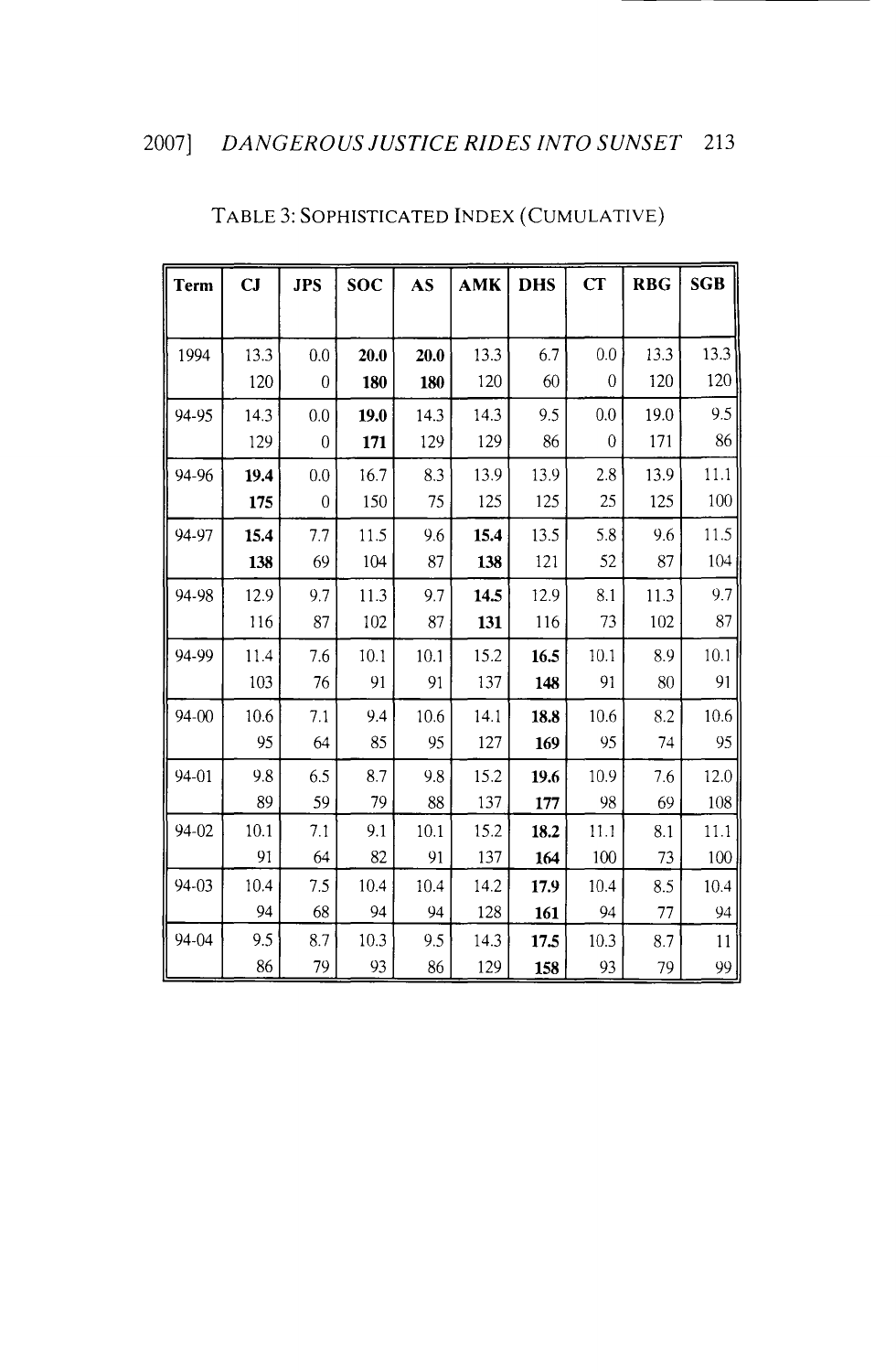| <b>Term</b> | CJ   | <b>JPS</b> | <b>SOC</b> | AS   | <b>AMK</b> | <b>DHS</b> | CT   | <b>RBG</b> | <b>SGB</b> |
|-------------|------|------------|------------|------|------------|------------|------|------------|------------|
|             |      |            |            |      |            |            |      |            |            |
| 1994        | 12.6 | 9.9        | 10.3       | 9.4  | 13.5       | 12.1       | 7.6  | 13.5       | 11.2       |
|             | 113  | 89         | 93         | 85   | 121        | 109        | 69   | 121        | 101        |
| 1995        | 10.5 | 8.9        | 12.6       | 10.0 | 13.2       | 13.2       | 8.9  | 12.1       | 10.5       |
|             | 95   | 81         | 114        | 90   | 118        | 118        | 81   | 109        | 95         |
| 1996        | 10.9 | 9.9        | 10.3       | 9.4  | 14.4       | 12.4       | 10.4 | 11.9       | 10.4       |
|             | 98   | 89         | 94         | 85   | 129        | 112        | 94   | 107        | 94         |
| 1997        | 12.4 | 10.9       | 11.9       | 7.4  | 13.4       | 12.4       | 9.4  | 9.9        | 12.4       |
|             | 112  | 98         | 107        | 67   | 120        | 112        | 85   | 89         | 112        |
| 1998        | 10.8 | 10.8       | 11.3       | 12.3 | 10.8       | 11.3       | 9.9  | 11.3       | 11.3       |
|             | 97   | 97         | 102        | 110  | 97         | 102        | 89   | 102        | 102        |
| 1999        | 11.7 | 8.3        | 13.3       | 8.9  | 11.1       | 12.8       | 11.1 | 11.1       | 11.7       |
|             | 105  | 75         | 120        | 80   | 100        | 115        | 100  | 100        | 105        |
| 2000        | 11.3 | 9.1        | 10.2       | 10.8 | 13.6       | 13.1       | 10.2 | 11.4       | 10.2       |
|             | 102  | 82         | 92         | 97   | 123        | 118        | 92   | 102        | 92         |
| 2001        | 13.2 | 10.6       | 8.5        | 8.9  | 14.0       | 11.9       | 9.8  | 11.1       | 11.9       |
|             | 118  | 95         | 77         | 80   | 126        | 107        | 89   | 100        | 107        |
| 2002        | 13.4 | 10.6       | 9.9        | 10.6 | 12.7       | 12.7       | 8.5  | 12.0       | 9.9        |
|             | 120  | 95         | 89         | 95   | 114        | 114        | 77   | 108        | 89         |
| 2003        | 11.9 | 11.3       | 12.9       | 7.7  | 11.9       | 10.8       | 9.3  | 12.4       | 11.9       |
|             | 107  | 102        | 117        | 69   | 107        | 97         | 84   | 112        | 107        |
| 2004        | 9.5  | 9.5        | 12.2       | 10.5 | 12.3       | 11.4       | 10.9 | 10.5       | 12.3       |
|             | 86   | 86         | 110        | 94   | 111        | 103        | 98   | 94         | 111        |

# TABLE 4: MODIFIED MEDIAN (TERM BY TERM)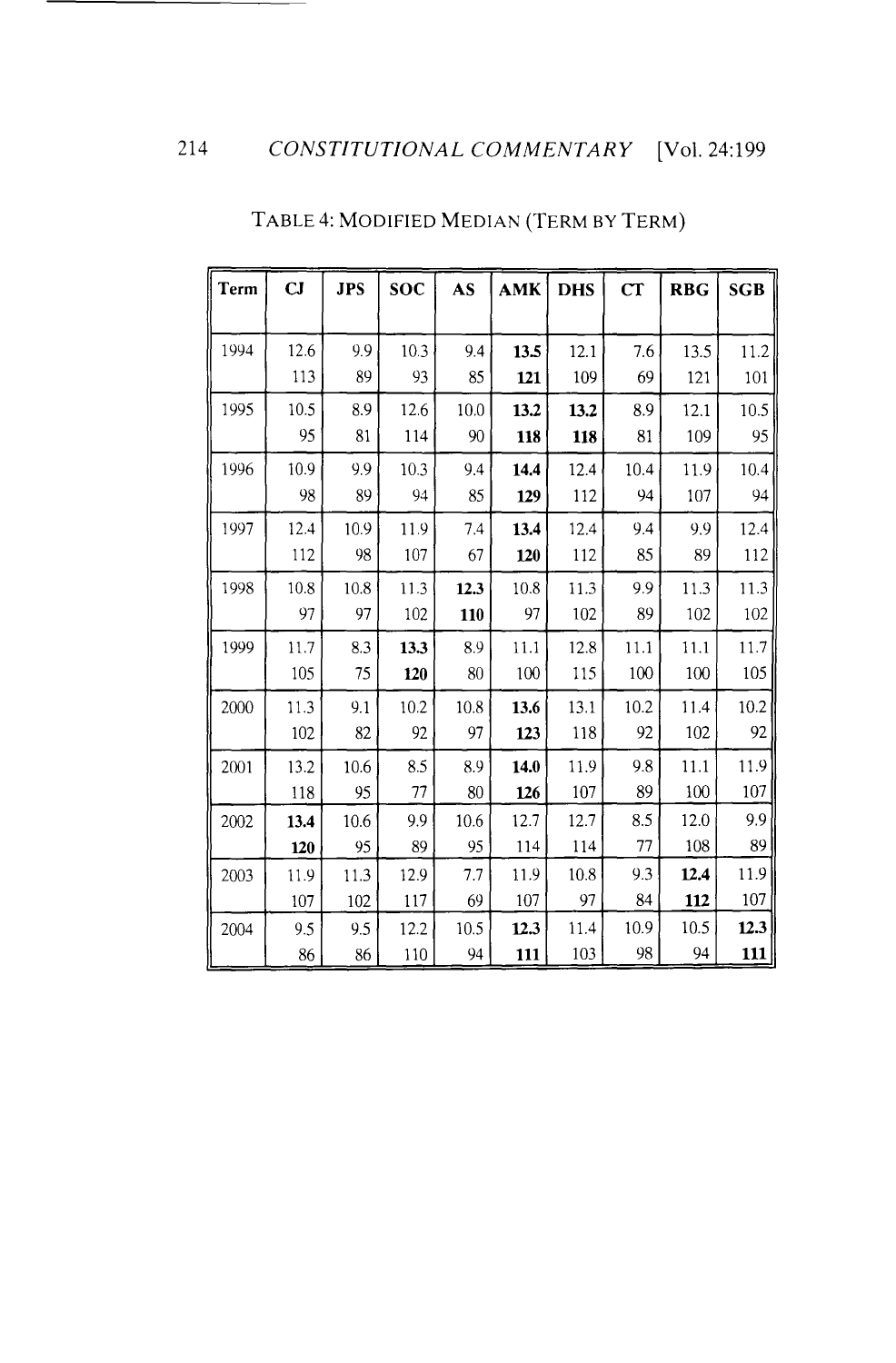| <b>Term</b> | CJ   | <b>JPS</b> | <b>SOC</b> | <b>AS</b> | AMK  | <b>DHS</b> | cr   | <b>RBG</b> | <b>SGB</b> |
|-------------|------|------------|------------|-----------|------|------------|------|------------|------------|
|             |      |            |            |           |      |            |      |            |            |
| 1994        | 12.6 | 9.9        | 10.3       | 9.4       | 13.5 | 12.1       | 7.6  | 13.5       | 11.2       |
|             | 113  | 89         | 93         | 85        | 121  | 109        | 69   | 121        | 101        |
| 94-95       | 12.1 | 92         | 11.4       | 10.2      | 13.0 | 12.1       | 8.9  | 12.7       | 10.5       |
|             | 109  | 83         | 103        | 91        | 117  | 109        | 80   | 114        | 94         |
| 94-96       | 11.8 | 9.4        | 10.5       | 10.2      | 13.4 | 12.3       | 9.7  | 12.6       | 10.2       |
|             | 106  | 85         | 94         | 92        | 120  | 111        | 87   | 113        | 92         |
| 94-97       | 11.6 | 10.1       | 10.5       | 9.7       | 13.4 | 12.1       | 9,9  | 11.6       | 11.0       |
|             | 105  | 91         | 95         | 87        | 120  | 109        | 89   | 105        | 99         |
| 94-98       | 11.7 | 10.6       | 10.4       | 10.2      | 12.5 | 11.7       | 10.2 | 11.7       | 11.0       |
|             | 106  | 95         | 93         | 92        | 113  | 106        | 92   | 106        | 99         |
| 94-99       | 11.8 | 10.5       | 10.5       | 9.9       | 12.5 | 12.0       | 10.3 | 11.4       | 11.0       |
|             | 106  | 94         | 94         | 90        | 113  | 108        | 93   | 103        | 99         |
| 94-00       | 11.5 | 10.5       | 10.3       | 10.1      | 12.4 | 12.1       | 10.5 | 11.4       | 11.2       |
|             | 104  | 94         | 93         | 91        | 112  | 109        | 94   | 102        | 101        |
| 94-01       | 11.6 | 10.2       | 9.8        | 10.2      | 12.7 | 12.1       | 10.8 | 11.1       | 11.5       |
|             | 105  | 92         | 89         | 92        | 114  | 109        | 97   | 100        | 104        |
| 94-02       | 11.7 | 10.3       | 9.8        | 10.3      | 12.7 | 12.0       | 10.6 | 11.1       | 11.6       |
|             | 106  | 93         | 89         | 93        | 114  | 108        | 95   | 100        | 105        |
| 94-03       | 12.0 | 10.3       | 10.2       | 10.3      | 12.4 | 11.5       | 10.6 | 11.1       | 11.7       |
|             | 108  | 93         | 92         | 93        | 112  | 104        | 95   | 100        | 106        |
| 94-04       | 11.8 | 10.3       | 10.6       | 10.3      | 12.4 | 11.3       | 10.8 | 10.7       | 11.8       |
|             | 106  | 93         | 95         | 93        | 112  | 102        | 97   | 96         | 106        |

### TABLE 5: MODIFIED MEDIAN (CUMULATIVE)

### IV. ANALYSIS

A number of observations are readily apparent. For several key Justices, we highlight certain patterns that emerge from our data calculations.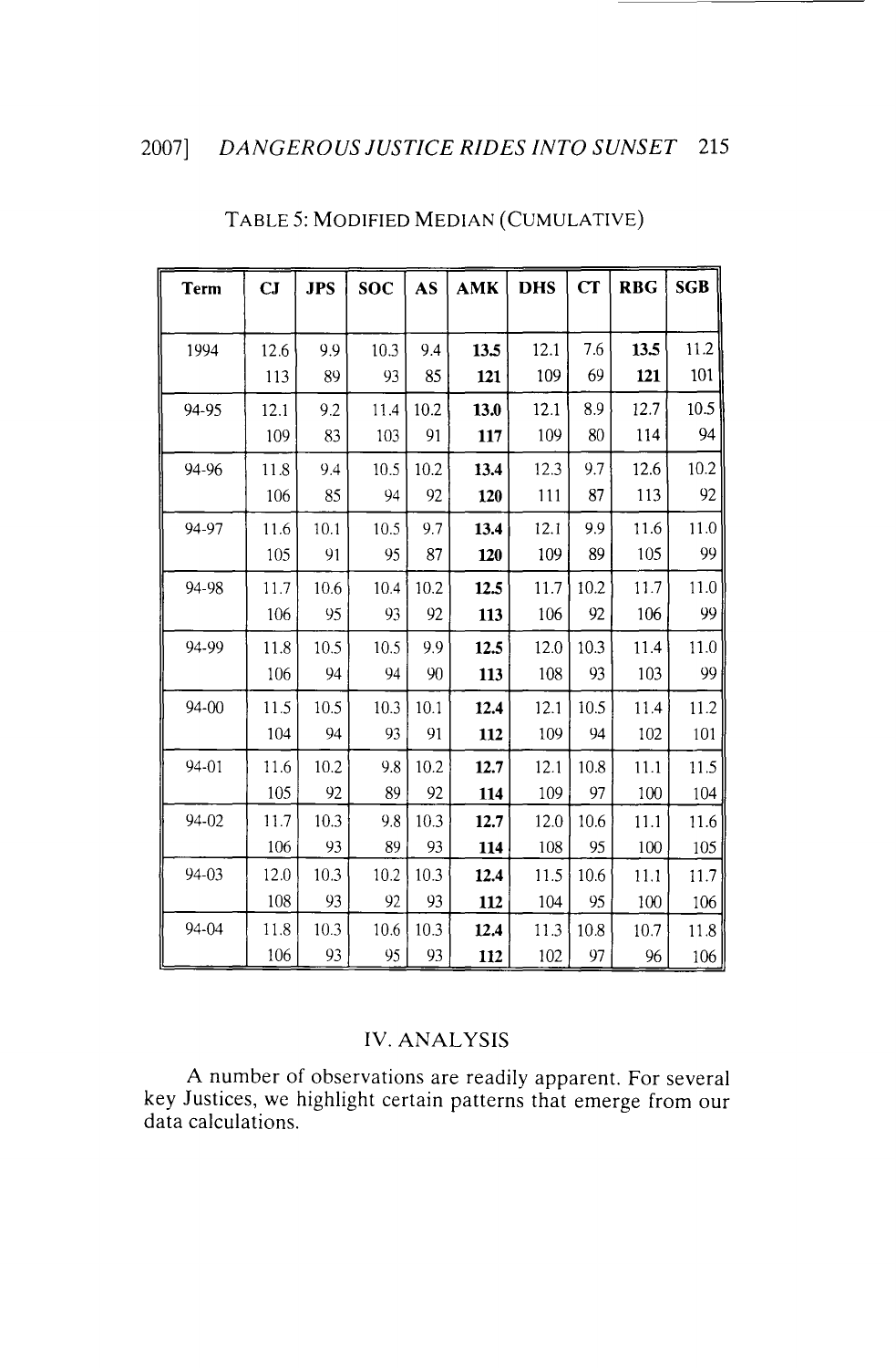#### A. JUSTICE KENNEDY

There is little doubt that Justice Kennedy was the central force during this natural court. His power index tops the charts in both the Modified Median and Naïve Index when these scores are calculated cumulatively. He also makes a good showing for some years in which these indexes are calculated for the individual Term. On the Naïve Index, Kennedy dominates or is tied with another Justice in 1994, 1996, 1998, 2000, 2001, and 2003. The Term-by-Term variant of the Modified Median shows Kennedy as the most powerful or among the most powerful in 1994, 1995, 1996, 1997, 2000, 2001, and 2004. The sole instance in which Kennedy is routinely outperformed is in the Sophisticated Index, where, for cumulative values after 1999, Justice Souter reigns supreme. But even under that measure, Kennedy ranks second, and is the only other Justice to have power consistently in excess of the baseline (11.1% ). In contrast, O'Connor makes a less impressive showing, particularly when compared to Kennedy. On the term by term Modified Median, O'Connor exceeds the baseline value in six terms, compared to Kennedy's nine. On the cumulative Modified Median, O'Connor *never* exceeds 11.1%. The Naïve Index reveals a similar dynamic. Thus, while others trumpet Justice O'Connor, we remain convinced that Kennedy held the real power in the Rehnquist Court.

### B. JUSTICE SOUTER

Other surprises emerge from our data. Among them is the apparent power wielded by Justice Souter during the Rehnquist Natural Court. According to the Martin-Quinn scores, Souter is among the most liberal Justices on the Court, exceeded in some years only by Stevens.<sup>40</sup> As a consequence, it would appear unlikely- at least according to the median voter theorem-that he would wield any power on the Court. Yet the cumulative Sophisticated Index reveals that Justice Souter's vote is quite powerful, particularly when that measure is cumulated after 1998. What to make of Justice Souter and the cumulative Sophisticated Index?

<sup>40.</sup> For example. in 2004. the Martin-Quinn Score (Posterior Mean) for Souter was  $-1.709$ , for Ginsberg,  $-1.606$ , for Stevens,  $-2.211$ , and for Breyer,  $-1.108$ . Since larger negative values reflect more liberal voting behavior. Souter was scored as a more liberal justice than both Breyer and Ginsberg. For the Martin-Quinn scores. see http://mqscores.wustl.edu/measures.php.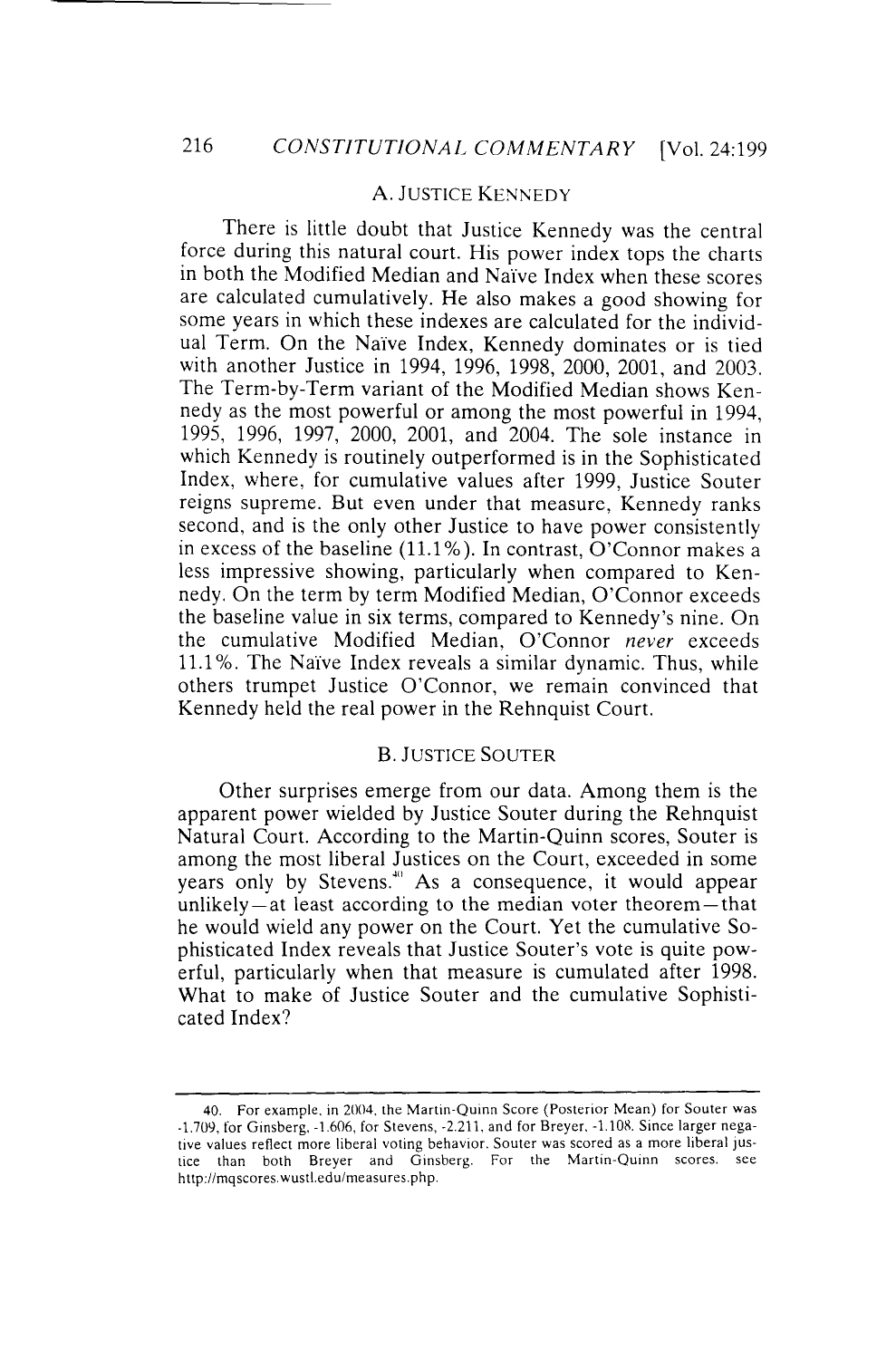Recall that the Sophisticated Index takes into account the credibility of a Justice's threat to defect from a coalition. That Justice Souter rates so high on this index is indicative of his fluidity in structuring coalitions and his willingness to gather support wherever (and with whomever) he can. William Brennan is often lauded as a brilliant strategist within the Court;<sup>41</sup> perhaps Souter has undertaken that role at least to the extent that he is able to form coalitions effectively and flexibly when it serves his policy objectives.

Contrast this with Justice O'Connor. While appearing to be a swing voter in any number of votes, Justice O'Connor in fact is less than willing to form coalitions outside the predictably conservative coalition of Rehnquist, Scalia, Kennedy, and Thomas, the usual suspects. Perhaps this is due to her minimalist approach that calls for very narrow case holdings.<sup>42</sup> Carving out the narrowest holding may serve to generate a Court majority for a particular judgment, but it may cause other Justices to concur with the judgment of the Court rather than joining her majority opinion. Indeed, recall that we counted a Justice as part of a coalition only if he or she joins the opinion; if he or she concurs in a judgment but does not join the opinion then he or she is not part of the coalition associated with that opinion. Justice O'Connor's exceedingly narrow approach thus may have won her majorities behind the judgment, but not allies with respect to her opinions. As a result, her standing on the Sophisticated Index suffered, as that index measures a Justice's ability to generate opinion coalitions in light of his or her credible threat of defection.

### C. JUSTICE GINSBURG

We had such high hopes for Justice Ginsburg. She was our power pageant winner for the 1995 term.<sup>43</sup> But how the mighty have fallen. Her scores in the cumulative measures decrease monotonically, ending in a JQ below 100. On the Sophisticated Index she could not even break a power index of 90. Will the sole feminine voice on the Court be  $irrelevant?$ <sup>44</sup>

<sup>41.</sup> BERNARD SCHWARTZ, DECISION: HOW THE SUPREME COURT DECIDES CASES 170 (1996) (describing Justice Brennan as the "strategist behind Supreme Court jurisprudence")

<sup>42.</sup> Cass Sunstein. *Problems with Minimalism*. 58 STAN. L. REV. 1899, 1901-02 (2006) (distinguishing O'Connor for her minimalist jurisprudence. asking for narrow rather than broad Court rulings).

<sup>43.</sup> Edelman & Chen. *Dangerous Justice*. *supra* note 5, at 95.

<sup>44.</sup> For a discussion of the feminist voice on the Supreme Court. see Suzanna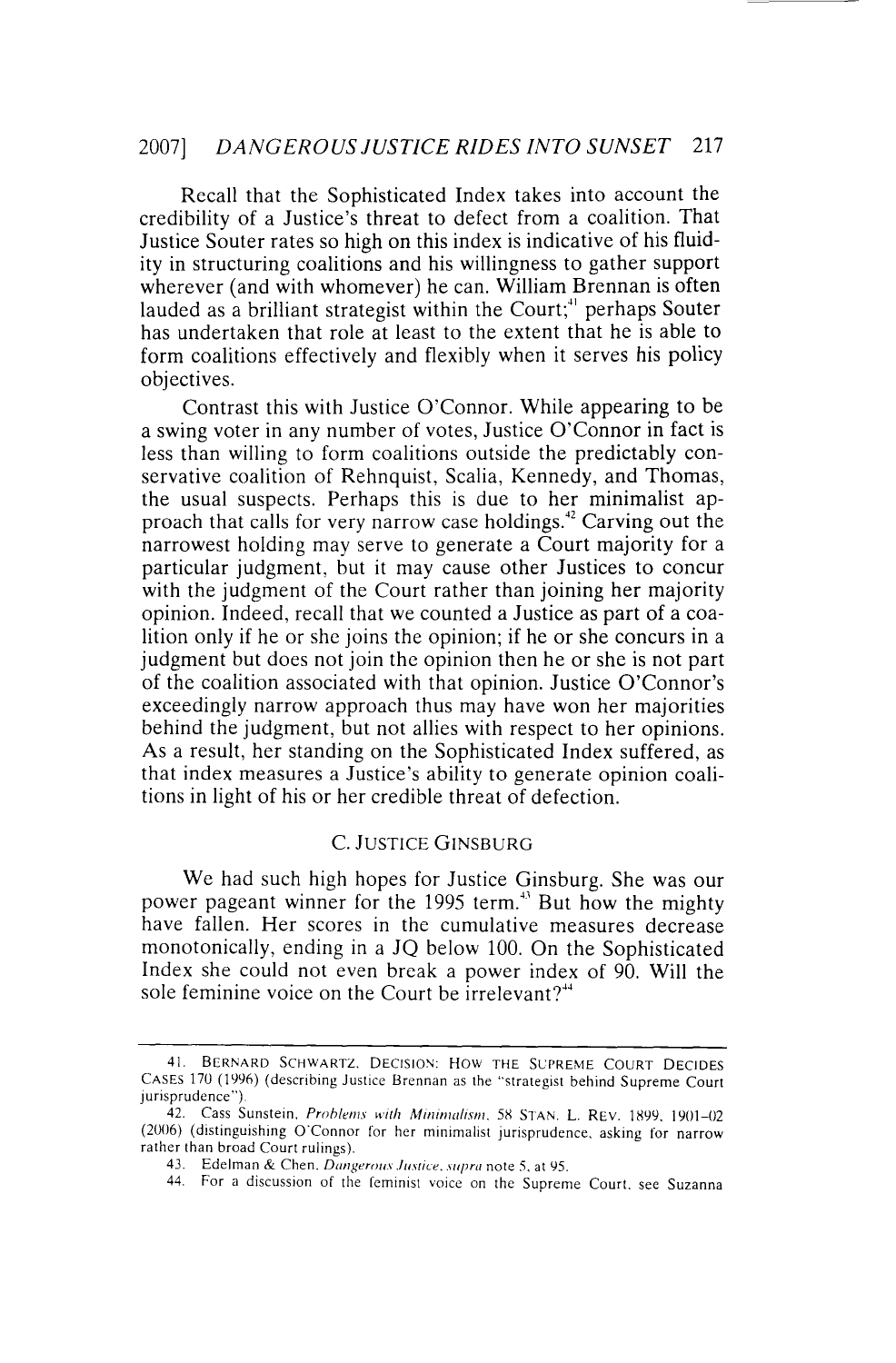Alas, we fear so. The Sophisticated Index is particularly telling in this regard. She seems to have very few viable coalition partners, and so her threats to defect are not credible. That, coupled with the very few times she is ever in the majority, signal her impotence to influence the Court.

### E. JUSTICE BREYER

While Justice Ginsburg has seen her power wane, it is perhaps time for us to make another prediction on who will be the next Justice to be reckoned with.<sup>45</sup> Our choice for the Justice with the bullet is Justice Breyer. In both the Modified Mean and the Naive Index his power is increasing monotonically. While he has just crawled above the 100 power mark, certainly his momentum is positive and he looks to be making a difference. In addition, his Sophisticated Index score indicates that he is able to make credible threats of defection. All this bodes well for Breyer, although the addition of Chief Justice Roberts and Justice Alita may well alter this trend.

### V. CONCLUSION

The results presented here challenge the conventional wisdom in several respects. First, although Sandra Day O'Connor was lauded as the critical swing Justice in the Rehnquist Court, by our measures she was not as powerful as some have argued. That is not to say that her retirement from the Court will not make a profound difference in particular cases. We have already seen such an impact in the recent abortion decision, *Gonzales v. Carhart*  $(2007)$ ,<sup>48</sup> in which the Court upheld the federal Partial Birth Abortion Ban Act of 2003. Other cases will also result in shifts in doctrine due to Justice O'Connor's replacement by Justice Alita. But the measures we present here reflect not only the importance of the swing vote (particularly the Modified Median measure), but also the ability of individual Justices to muster a majority coalition that unifies behind a doctrinal standard or approach as expressed in a single opinion. Because of its implica-

Sherry. Civic Virtue and the Feminine Voice in Constitutional Jurisprudence, 72 VA. L. REV. 543 (1986).

<sup>45.</sup> What's another failed prediction among friends? Or, as one of us wrote earlier in a more poetic vein. "Write today. regret tomorrow. renounce mafiana." Jim Chen. *The Magnificent Seven: American Telephony's Deregulatory Shootout*. 50 HASTINGS L.J. 1503,1580 (1999).

<sup>46 127</sup> S. Ct. 1610 (2007).